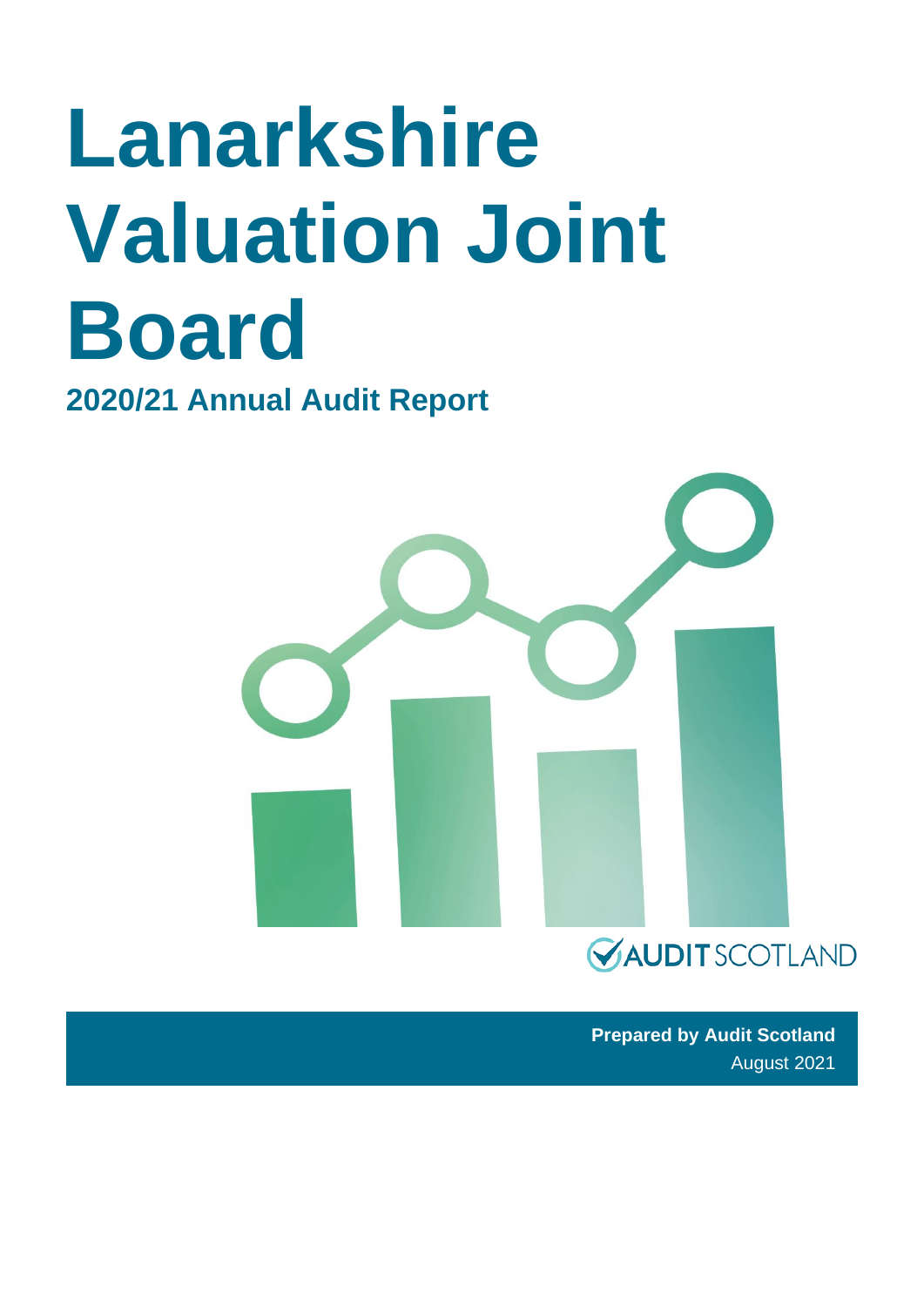### **Contents**

| Key messages                                                   | 3               |
|----------------------------------------------------------------|-----------------|
| <b>Introduction</b>                                            | 4               |
| 1. Audit of 2020/21 annual accounts                            | 6               |
| 2. Financial sustainability                                    | 11              |
| 3. Governance arrangements and performance                     | 15 <sup>1</sup> |
| Appendix 1. Significant audit risks                            | 19              |
| Appendix 2. Summary of 2020/21 national performance reports 23 |                 |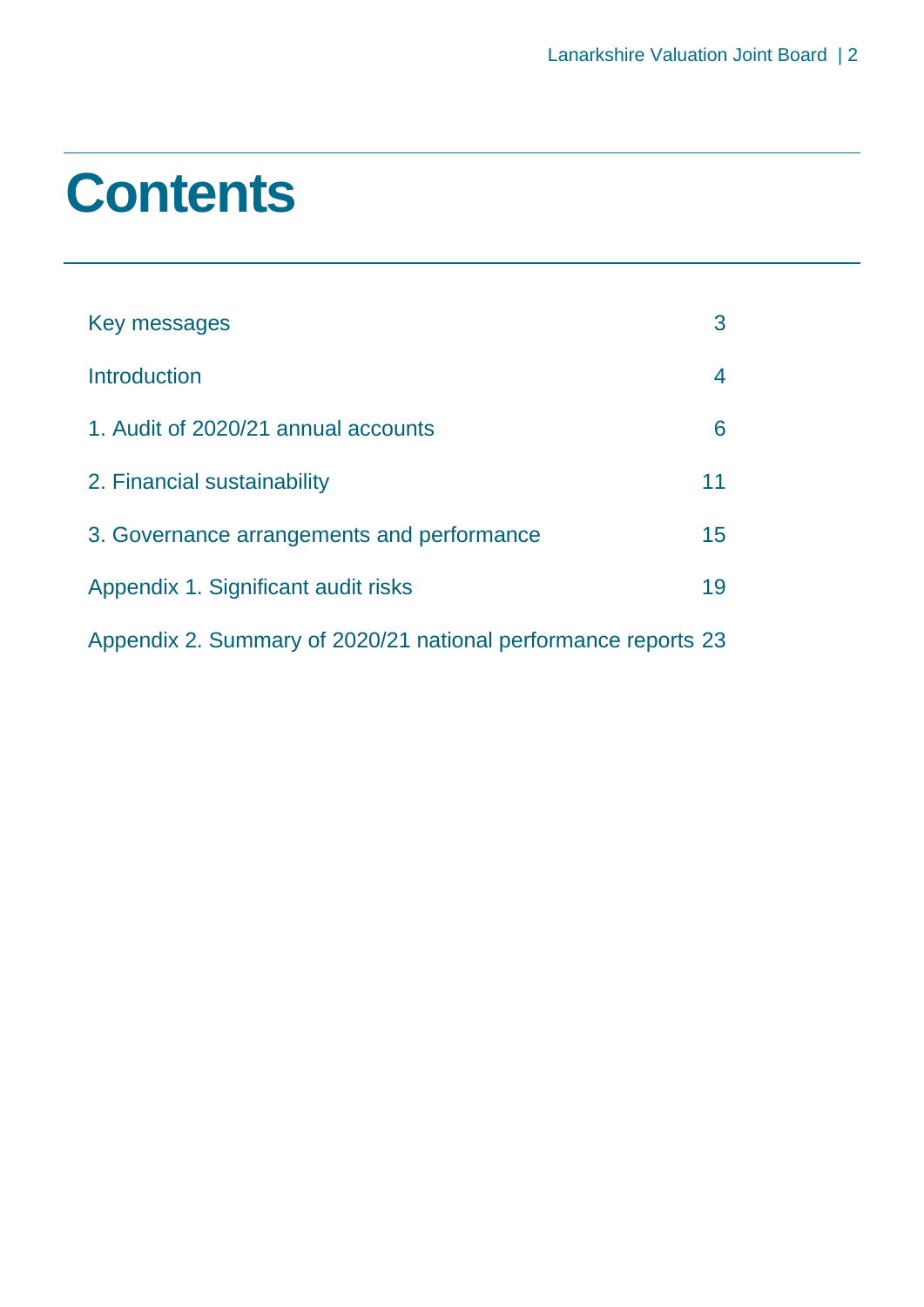### <span id="page-2-0"></span>**Key messages**

#### **2020/21 annual accounts**

- **1** An unqualified independent auditor's report has been issued for the 2020/21 annual accounts.
- **2** The management commentary, annual governance statement and remuneration report are consistent with the financial statements and properly prepared in accordance with relevant legislation.

#### **Financial sustainability**

- **3** The Joint Board reported an underspend of £0.180 million against its final 2020/21 budget.
- **4** The Joint Board is financially sustainable over the medium to longer-term.

#### **Governance arrangements and performance**

- **5** Governance and operational arrangements have been appropriately adjusted in light of the ongoing disruption caused by the Covid-19 pandemic.
- **6** The Joint Board's performance was impacted by the pandemic but historically it continues to perform well when compared with other Scottish valuation joint boards.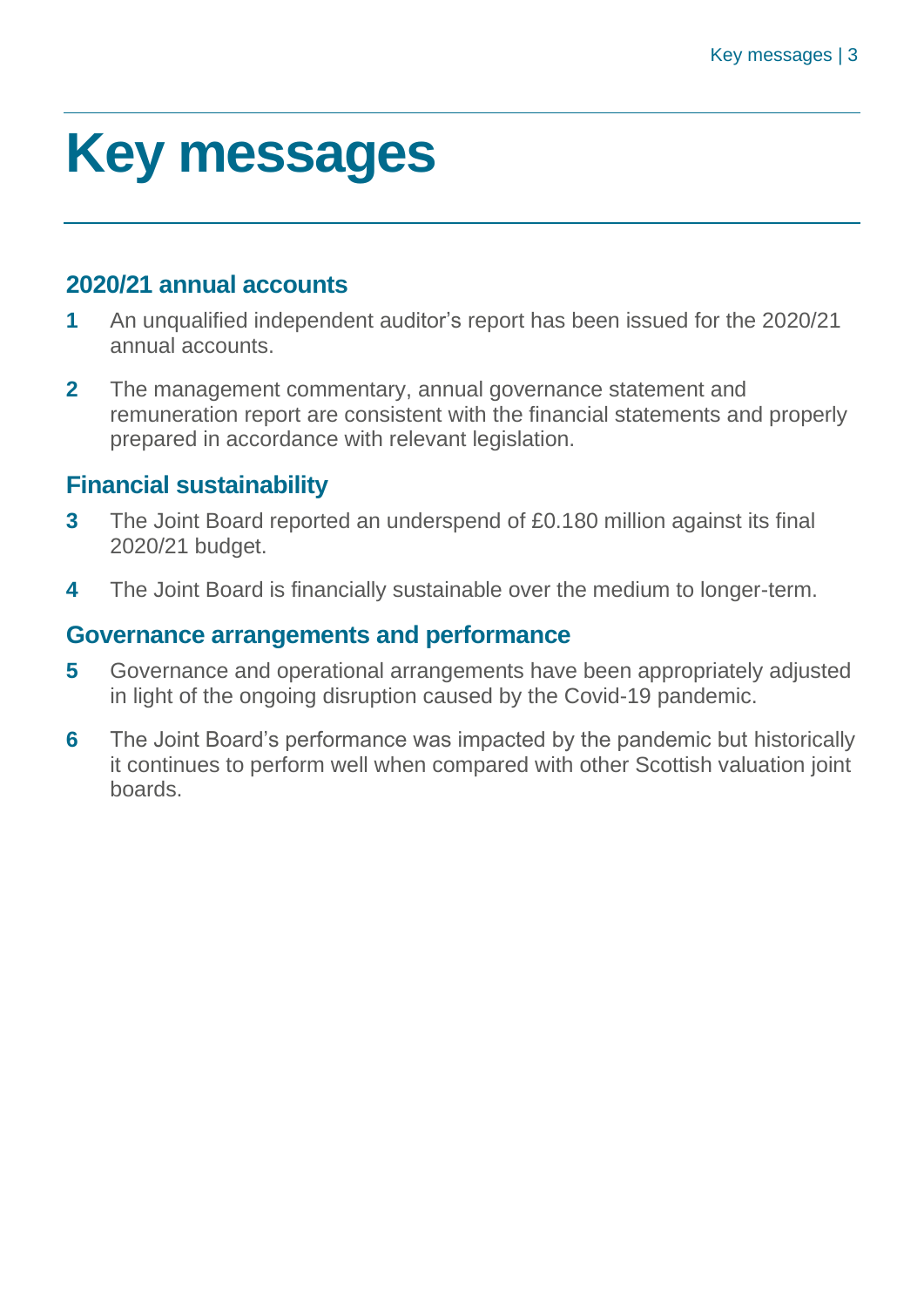### <span id="page-3-0"></span>**Introduction**

**1.** The scope of our audit was set out in our [annual audit plan](https://www.audit-scotland.gov.uk/uploads/docs/report/2021/aap_2021_lanarkshire_vjb.pdf) presented to the March 2021 meeting of the Joint Board.

- **2.** This report sets out our findings from:
	- the audit of the annual accounts
	- consideration of the Joint Board's financial sustainability, governance arrangements and performance.

#### **Responsibilities and reporting**

**3.** The management of the Joint Board, has responsibility for:

- preparing financial statements which give a true and fair view.
- putting in place proper arrangements for the conduct of its affairs.
- maintaining proper accounting records and appropriate governance arrangements.

**4.** Our responsibilities, as independent auditor appointed by the Accounts Commission, are established by the Local Government (Scotland) Act 1973, the [Code of Audit Practice 2016](https://www.audit-scotland.gov.uk/report/code-of-audit-practice-2016) and supplementary guidance and International Standards on Auditing in the UK. We undertake our audit in accordance with International Standards on Auditing, and the auditing profession's ethical guidance.

**5.** At the conclusion of our audit, we provide an independent auditor's report for inclusion in the annual accounts.

**6.** Audit Scotland's Code of Audit Practice 2016 includes provisions relating to the audit of small bodies. Where the application of the full wider audit scope is judged by auditors not to be appropriate to an audited body then annual audit work can focus on the financial sustainability of the body and the disclosures in the governance statement. In our 2020/21 annual audit plan we conveyed our intention to apply the small body provisions to the 2020/21 audit of the Joint Board's annual accounts.

**7.** Best Value is about ensuring that there is good governance and effective management of resources, with a focus on improvement, to deliver the best possible outcomes for citizens. As we have applied the Code of Audit Practice small body provisions to the audit of the Joint Board our wider scope responsibilities do not fully apply. Our Best Value work is limited to our audit work on financial sustainability and governance arrangements. In addition, we have reviewed and commented on the Joint Board's performance outcomes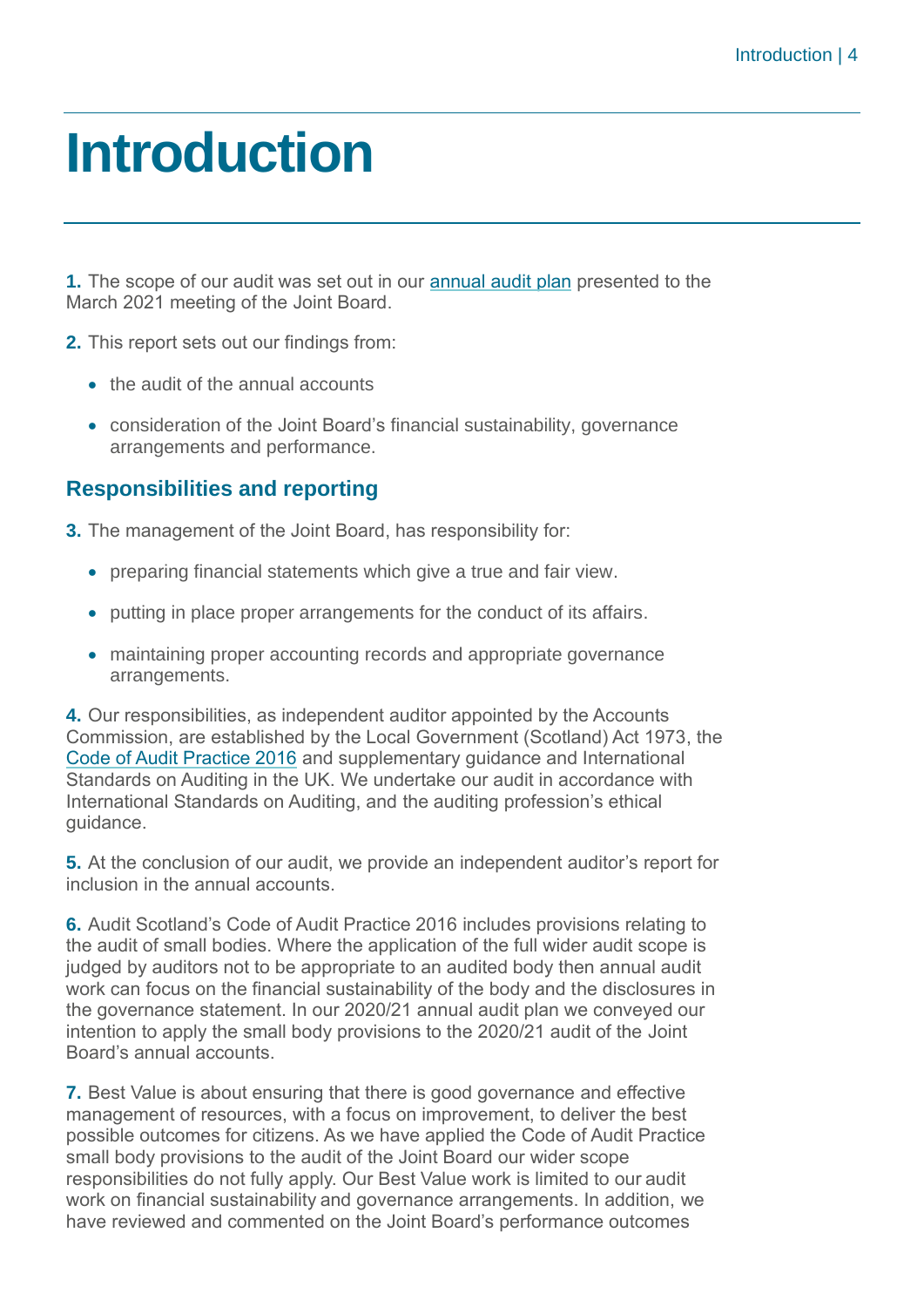**8.** This report raises matters from our audit. Weaknesses or risks identified are only those which have come to our attention during our normal audit work and may not be all that exist. Communicating these does not absolve management from its responsibility to address the issues we raise and to maintain adequate systems of control.

#### **Adding value through the audit**

**9.** In addition to our primary responsibility of reporting on the annual accounts we seek to add value to the Joint Board by identifying areas for improvement and by recommending and encouraging good practice. In so doing, we aim to help the organisation promote improved standards of governance, better management and decision making, and more effective use of resources.

#### **Auditor Independence**

**10.** Auditors appointed by the Accounts Commission or Auditor General must comply with the Code of Audit Practice and relevant supporting guidance. When auditing the financial statements auditors must comply with professional standards issued by the Financial Reporting Council and those of the professional accountancy bodies.

**11.** We can confirm that we comply with the Financial Reporting Council's Ethical Standard. We can also confirm that we have not undertaken any nonaudit related services and therefore the 2020/21 audit fee of £7,610 as set out in our annual audit plan, remains unchanged. We are not aware of any relationships that could compromise our objectivity and independence.

**12.** This report is addressed to both members of the Joint Board and the Controller of Audit and will be published on Audit Scotland's website [www.audit](http://www.audit-scotland.gov.uk/)[scotland.gov.uk](http://www.audit-scotland.gov.uk/) in due course.

**13.** We would like to thank the management and staff who have been involved in our work for their cooperation and assistance during the audit.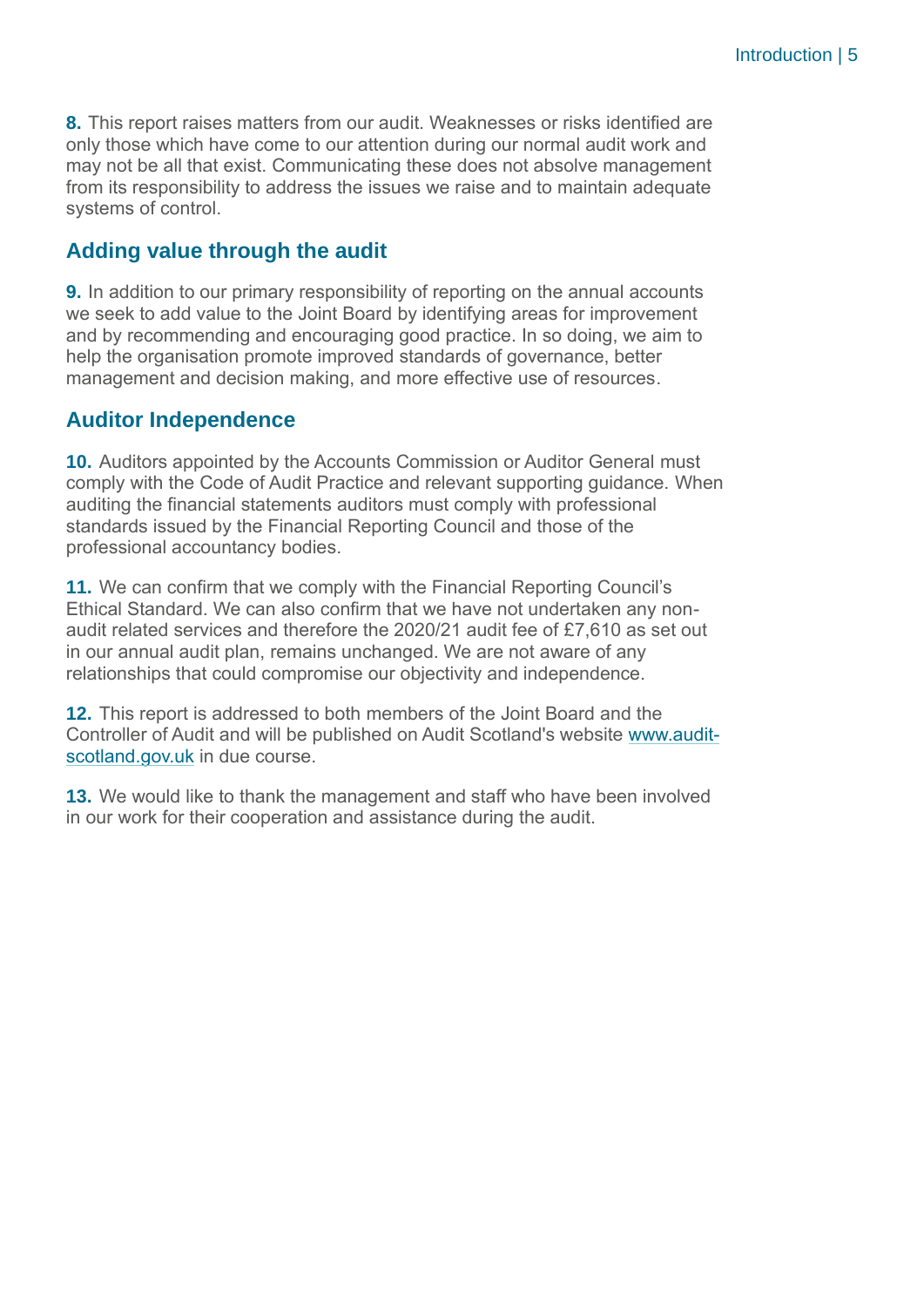## <span id="page-5-0"></span>**1. Audit of 2020/21 annual accounts**

The principal means of accounting for the stewardship of resources and performance.

#### **Key messages**

An unqualified independent auditor's report has been issued for the 2020/21 annual accounts.

The management commentary, annual governance statement and remuneration report are consistent with the financial statements and properly prepared in accordance with relevant legislation.

#### **Our audit opinions on the annual accounts are unmodified**

**14.** The annual accounts for the year ended 31 March 2021 were approved for issue by the Joint Board following its meeting on 6 September 2021.

**15.** We reported in the independent auditor's report that:

- the financial statements give a true and fair view and were properly prepared in accordance with relevant legislation and the Code of Practice on Local Authority Accounting in the UK.
- the management commentary, annual governance statement and remuneration report were all consistent with the financial statements and properly prepared in accordance with relevant legislation.

**16.** We concluded that there were no matters upon which we are required to report, by exception, to the Accounts Commission.

#### **The unaudited annual accounts were submitted for audit in line with the agreed timetable**

**17.** Despite the ongoing restrictions caused by the Covid-19 pandemic, we received the unaudited annual accounts on 8 June 2021 in line with the agreed audit timetable. The annual accounts submitted for audit were of a satisfactory standard as were supporting working papers. Finance staff provided good support to the audit team which helped ensure the final accounts audit process ran smoothly.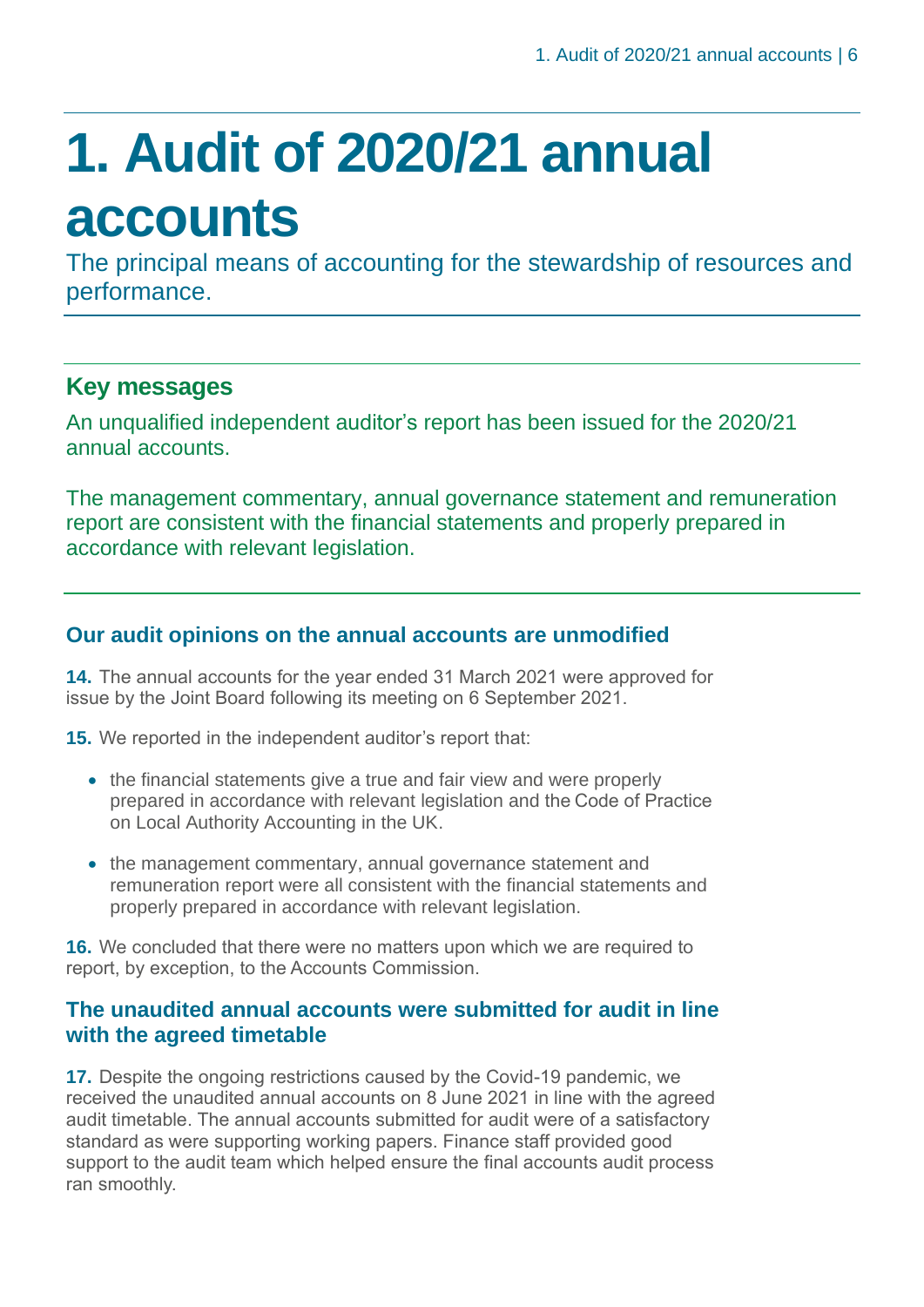#### **Our audit identified and addressed the risks of material misstatement**

**18.** The concept of audit risk is of central importance to our audit approach. During the planning stage of our audit, we identified a number of key audit risks which could impact on the annual accounts. We set out in our annual audit plan the audit work we proposed to undertake to secure appropriate levels of assurance. [Appendix 1](#page-18-0) sets out the significant audit risks identified and how we addressed each risk in arriving at our opinion on the annual accounts.

#### **Our audit testing reflected the calculated materiality levels**

**19.** Materiality can be defined as the maximum amount by which auditors believe the annual accounts could be misstated and still not be expected to affect the perceptions and decisions of users of the annual accounts. The assessment of what is material is a matter of professional judgement. A misstatement or omission, which would not normally be regarded as material by value, may be important for other reasons (for example, an item contrary to law).

**20.** Our initial assessment of materiality for the annual accounts is undertaken during the planning phase of the audit. On receipt of the unaudited annual accounts, and following completion of audit testing, we reviewed our original materiality calculations and concluded that they remained appropriate. Our materiality levels are set out at [exhibit 1.](#page-6-0)

#### <span id="page-6-0"></span>**Exhibit 1**

Materiality levels

| <b>Materiality level</b>                                                                                                                                                                                                                                                                                                                                               | <b>Amount</b> |
|------------------------------------------------------------------------------------------------------------------------------------------------------------------------------------------------------------------------------------------------------------------------------------------------------------------------------------------------------------------------|---------------|
| <b>Overall materiality - This is the figure we use in assessing the overall</b><br>impact of potential adjustments on the financial statements. It has been<br>set at 1% of gross expenditure for the year ended 31 March 2021.                                                                                                                                        | £47,000       |
| <b>Performance materiality - This acts as a trigger point. If the aggregate</b><br>of errors identified during the financial statements audit exceeds<br>performance materiality this would indicate that further audit procedures<br>should be considered. Using our professional judgement, we calculated<br>performance materiality at 75% of planning materiality. | £35,000       |
| <b>Reporting threshold -</b> We are required to report to those charged with<br>governance on all unadjusted misstatements more than the 'reporting<br>threshold' amount. This has been set at 5% of planning materiality.                                                                                                                                             | £2,000        |

#### Source: Audit Scotland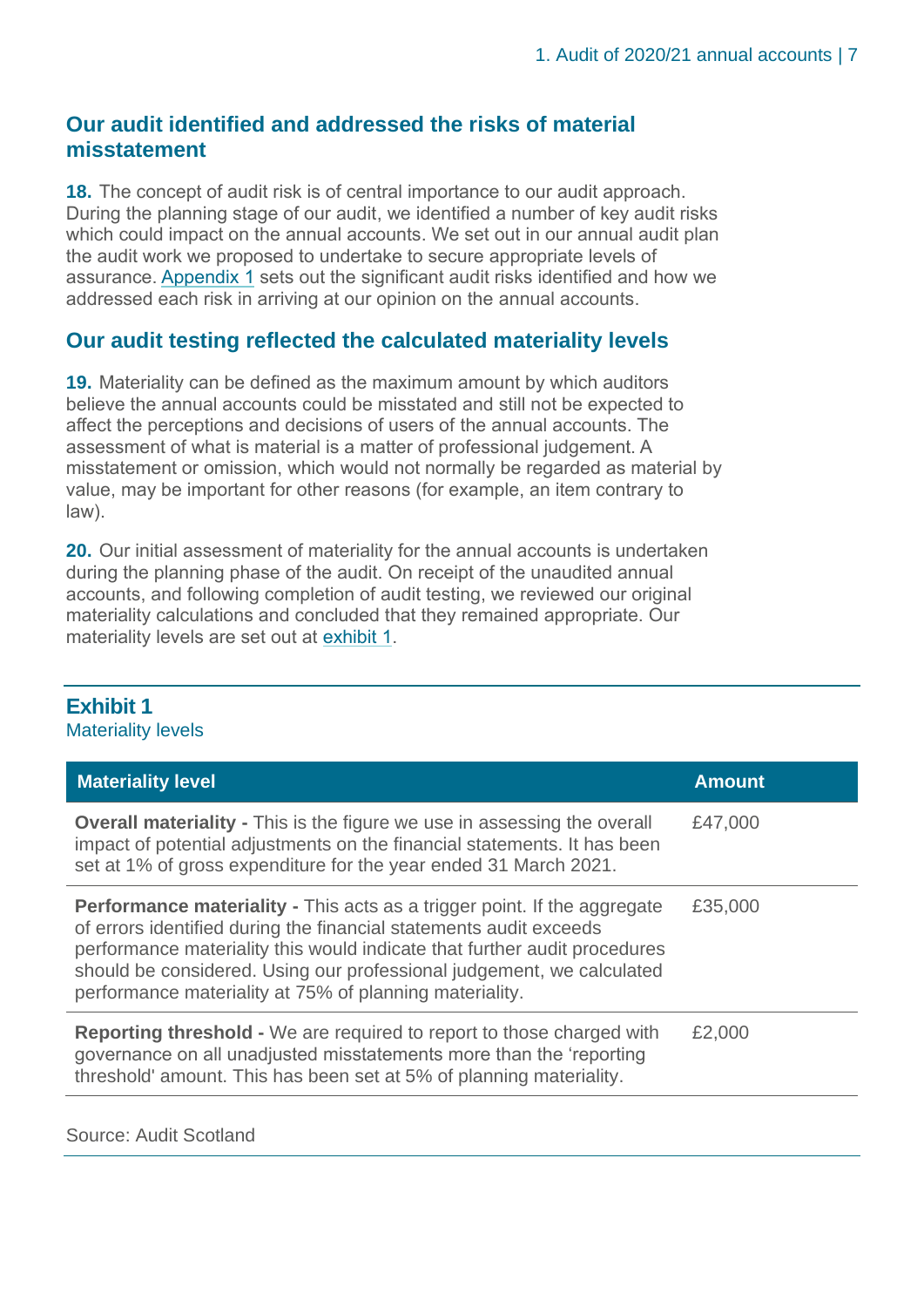#### **Identified misstatements of £0.200 million were adjusted in the annual accounts, these were above our performance materiality and as such we revised our audit approach accordingly**

**21.** We identified misstatements with a gross value of £0.200 million in the unaudited annual accounts. As the total was above our performance materiality level, we revised our audit approach accordingly.

**22.** It is our responsibility to request that all misstatements are corrected although the final decision on this lies with those charged with governance, taking into account advice from senior officers and materiality levels. Management have adjusted for the errors. These accounting adjustments have contributed to the total expenditure decreasing by £0.196 million, with a corresponding decrease in net liabilities of £0.196 million. Further details are included in [exhibit 2.](#page-8-0)

#### **We have significant findings to report on the annual accounts**

**23.** International Standard on Auditing (UK) 260 requires us to communicate significant findings from the audit to "those charged with governance". The qualitative aspects of the Joint Board's accounting practices, accounting policies, accounting estimates and accounts disclosures are satisfactory and appropriate to the Joint Board.

**24.** Significant findings are summarised at [exhibit 2.](#page-8-0)

**25.** In addition to the issues set out below, and in accordance with normal audit practice, a number of presentational and disclosure amendments were discussed and agreed with management.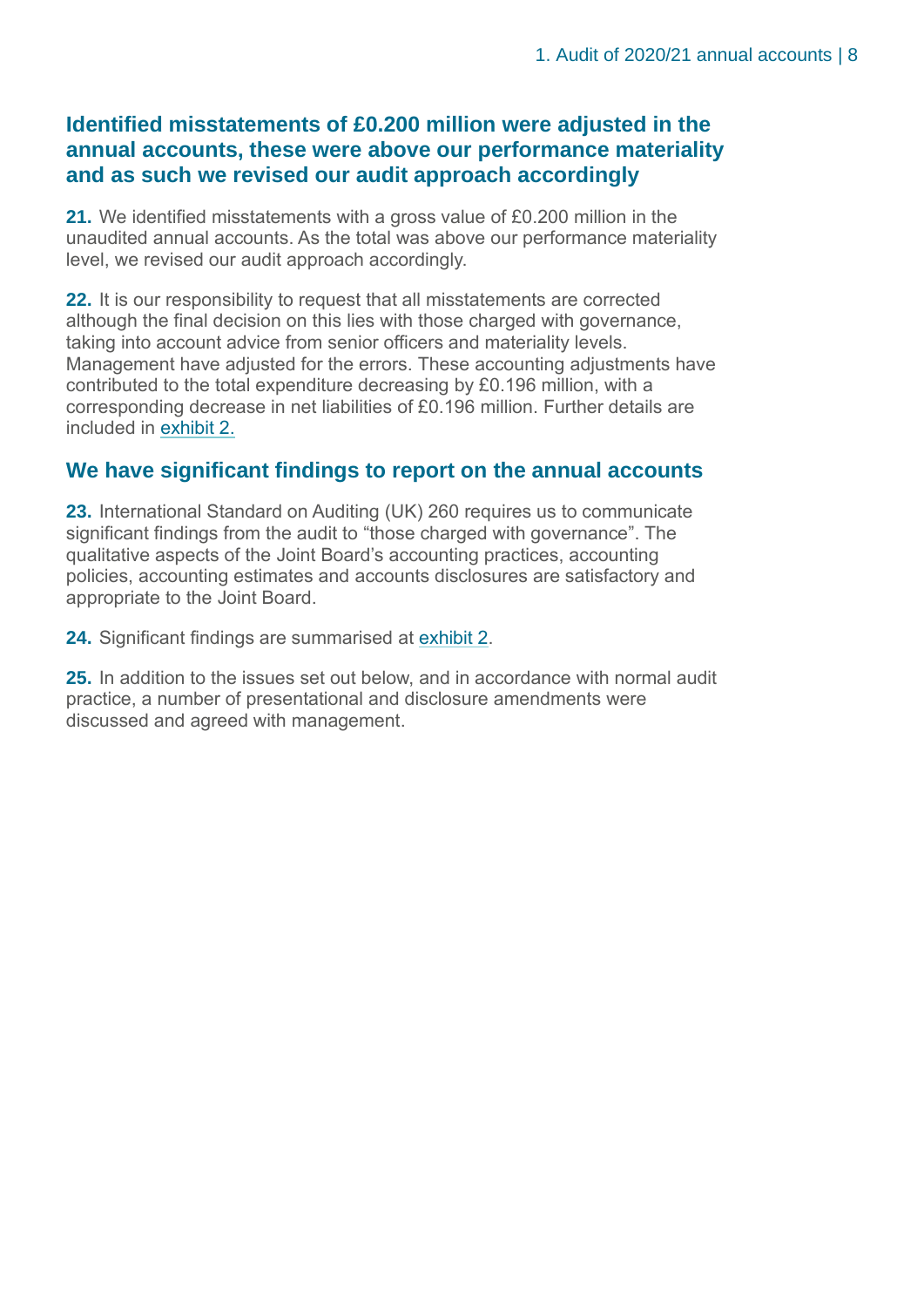#### <span id="page-8-0"></span>**Exhibit 2**

#### Significant findings from the audit of the annual accounts

| <b>Issue</b>                                                                                                                                                                                                                                                                                                                                                                                                                                             | <b>Resolution</b>                                                                                                                                                                                                                                        |
|----------------------------------------------------------------------------------------------------------------------------------------------------------------------------------------------------------------------------------------------------------------------------------------------------------------------------------------------------------------------------------------------------------------------------------------------------------|----------------------------------------------------------------------------------------------------------------------------------------------------------------------------------------------------------------------------------------------------------|
| 1. Capitalisation of expenditure<br>Our testing identified £0.181 million of expenditure<br>that we considered to be capital in nature. This had<br>been incorrectly charged as revenue expenditure<br>in the unaudited annual accounts.<br>The correction had the effect of increasing the non-<br>current assets balance for the year by £0.177<br>million (£0.181 million less deprecation of £0.004<br>million charged on these assets for 2020/21). | Management made the appropriate<br>adjustment in the audited annual<br>accounts.<br>Our audit testing did not identify any<br>further issues. We have therefore<br>accepted that this was an isolated error.                                             |
| 2. Year-end prepayment omission<br>Our testing identified a prepayment that had been<br>omitted from the unaudited annual accounts.<br>The correction had the effect of increasing the<br>debtors balance for the year by £0.019 million.                                                                                                                                                                                                                | Management made the appropriate<br>adjustment in the audited annual<br>accounts.<br>As part of our testing of prepayments we<br>reviewed a further sample and did not<br>identify issues. We have therefore<br>accepted that this was an isolated error. |

#### Source: Audit Scotland

#### **Other areas of audit interest from the annual accounts**

#### Contingent liability

**26.** A large number of revaluation and running roll appeals have been lodged on the basis that the effect of Covid-19 is a material change of circumstances affecting the annual value of non-domestic properties. As reported to the June 2021 Joint Board meeting, there were 436 revaluation appeals and 6,025 running roll appeals outstanding. This is a significant number of appeals, which will be resource intensive for the Joint Board both administratively, and in legal terms, as it ensures these are disposed of correctly and timeously.

**27.** We consider the disclosures made by management in the annual accounts in respect of this contingent liability to be appropriate.

#### Pension liability

**28.** This section is included for information as we consider that the large yearon year movements in the pension liability figure requires explanation and comment. We are satisfied that the Joint Board's disclosure of its pension liabilities complies with required accounting practices.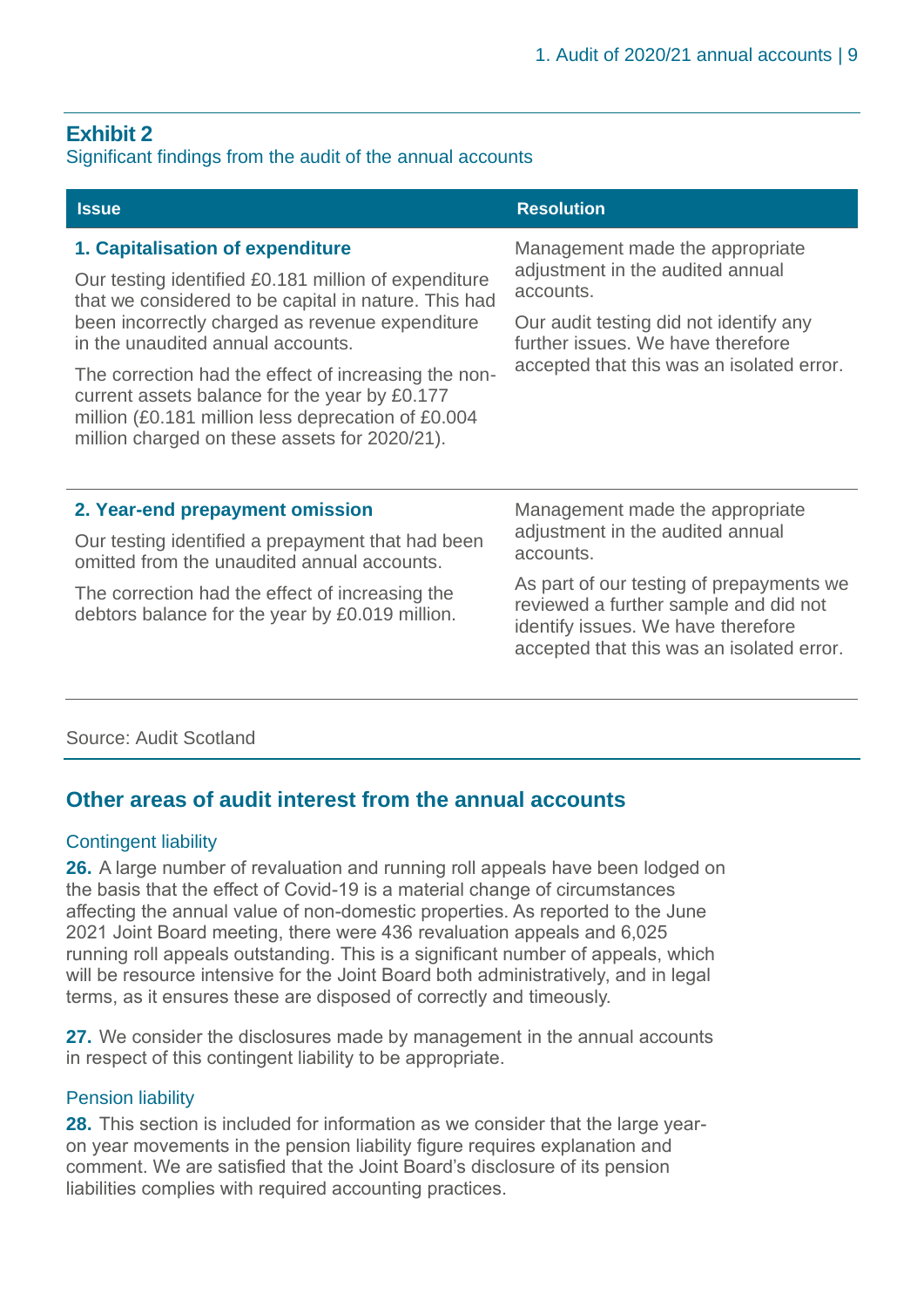**29.** The pension liability represents the difference between expected future payments to pensioners and the underlying value of pension fund assets available to meet this liability.

**30.** The Joint Board is an admitted member of Strathclyde Pension Fund. Valuation of pension fund assets and liabilities is assessed by an independent firm of actuaries (Hymans Robertson LLP). Pension liabilities are calculated annually for each individual member body, by the actuary, for inclusion in the annual accounts. Annual valuations are dependent on a number of external variables, including projected rates of return on assets, projected rates of price and pay inflation, interest rates and mortality estimates. We have reviewed the actuarial assumptions used for the valuation and are satisfied that they appear reasonable and in line with assumptions used by other public sector actuaries over the same period.

**31.** The Strathclyde Pension Fund actuary provided an estimate of the Joint Board's liability as at 31 March 2021. The liability advised by the actuary (£2.200 million) was a significant increase over that included in 2019/20 (£1.118 million).

**32.** [Exhibit 3](#page-9-0) sets out the movement in the Joint Board's pension liabilities over the last five years. Historically there has been considerable volatility year-onyear in the valuation of pension fund assets and liabilities across the public sector. Small changes in actuarial assumptions can have a significant impact on the calculation of the closing position and this is reflected in the movements in the Joint Board's pension liability over the last five years.



#### <span id="page-9-0"></span>**Exhibit 3**

Pension fund liability 2016/17 – 2020/21

Source: Lanarkshire VJB audited annual accounts 2016/17 – 2020/21

#### **Follow up of prior year recommendations**

**33.** There were no actions raised in our [2019/20 Annual Audit Report.](https://www.audit-scotland.gov.uk/report/lanarkshire-valuation-joint-board-annual-audit-plan-201920-annual-audit-201920)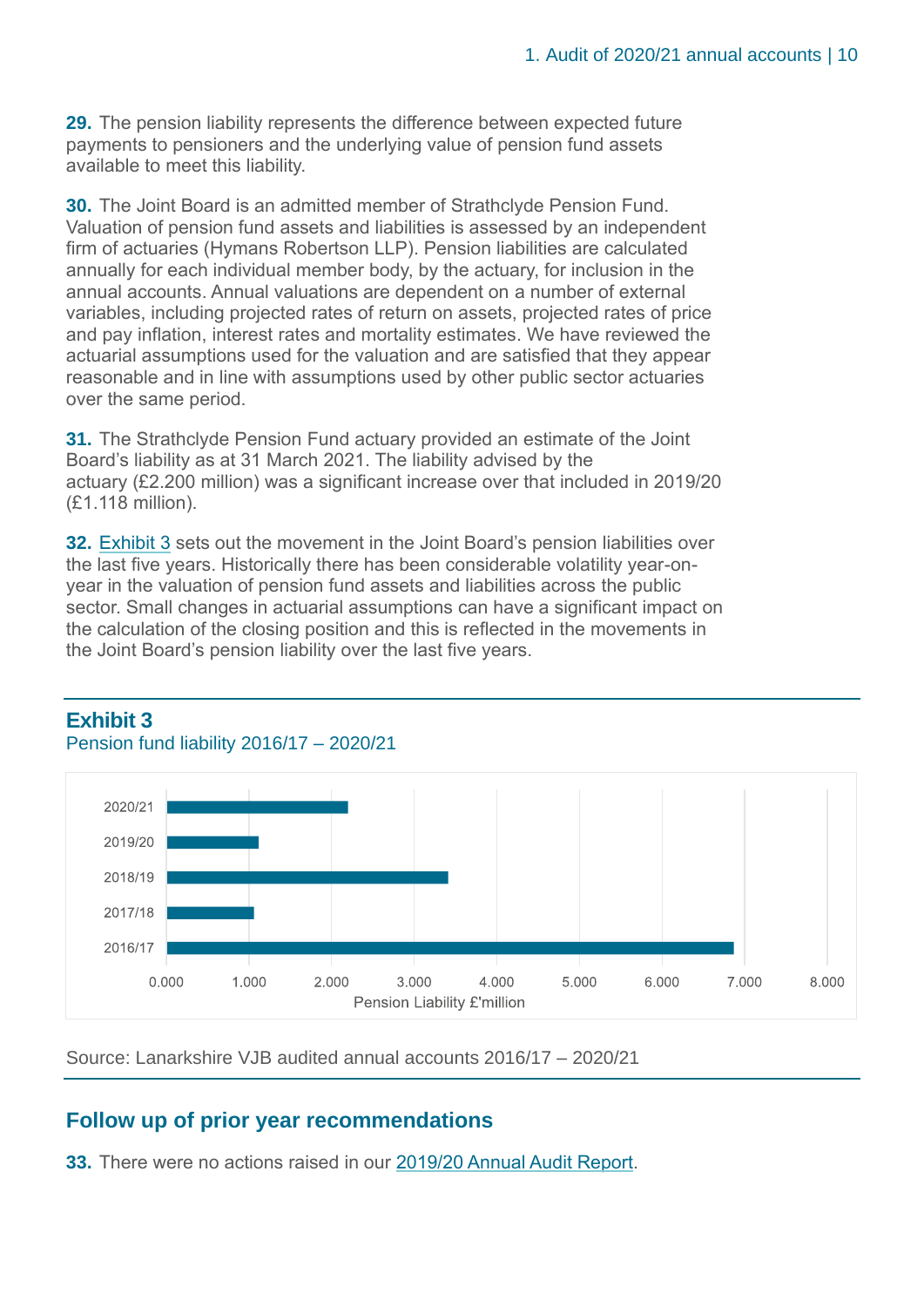### <span id="page-10-0"></span>**2. Financial sustainability**

Financial Sustainability looks forward to the medium and long term to consider whether a body is planning effectively to continue to deliver its services.

#### **Key messages**

The Joint Board reported an underspend of £0.180 million against its final 2020/21 budget.

The Joint Board is financially sustainable over the medium to longer-term.

#### **The Joint Board reported an underspend of £0.180 million against its final budget in 2020/21 with the majority of this underspend relating to employee costs**

**34.** The Joint Board is mainly funded by requisitions from its constituent members North Lanarkshire Council and South Lanarkshire Council. Other sources of income include funding from the Cabinet Office for Individual Electoral Registration (IER) and income from fees and charges.

**35.** The Joint Board approved its initial 2020/21 budget in December 2019. This was set on the basis of gross expenditure of £4.283 million, with a planned contribution from the Board's reserves of £0.175 million. During the year, this budget was revised to include additional funding received to support areas such as postal vote applications (£0.362 million) and household notification letters (£0.123 million). This gave a final budget of £5.033 million for 2020/21.

**36.** The actual outturn in 2020/21 was total expenditure of £4.274 million and total income of £4.454 million. An underspend for the year of £0.180 million. When compared with the final budget of £5.033 million, this actual underspend of £0.180 million represents an improved position of £0.550 million against the budgeted deficit of £0.370 million.

**37.** Most of the variance against budget is in relation to employee costs. The underspends in employee costs both in 2020/21 (£0.759 million) and in previous years (£0.711 million in 2019/20) has led to the general fund reserve balance increasing substantially, [exhibit 4.](#page-11-0) Management advised that despite running recruitment campaigns, there were a number of vacant posts not filled throughout the year that contributed to this underspend. Members should ensure that they understand all the factors which have contributed to the accumulation of unplanned reserves.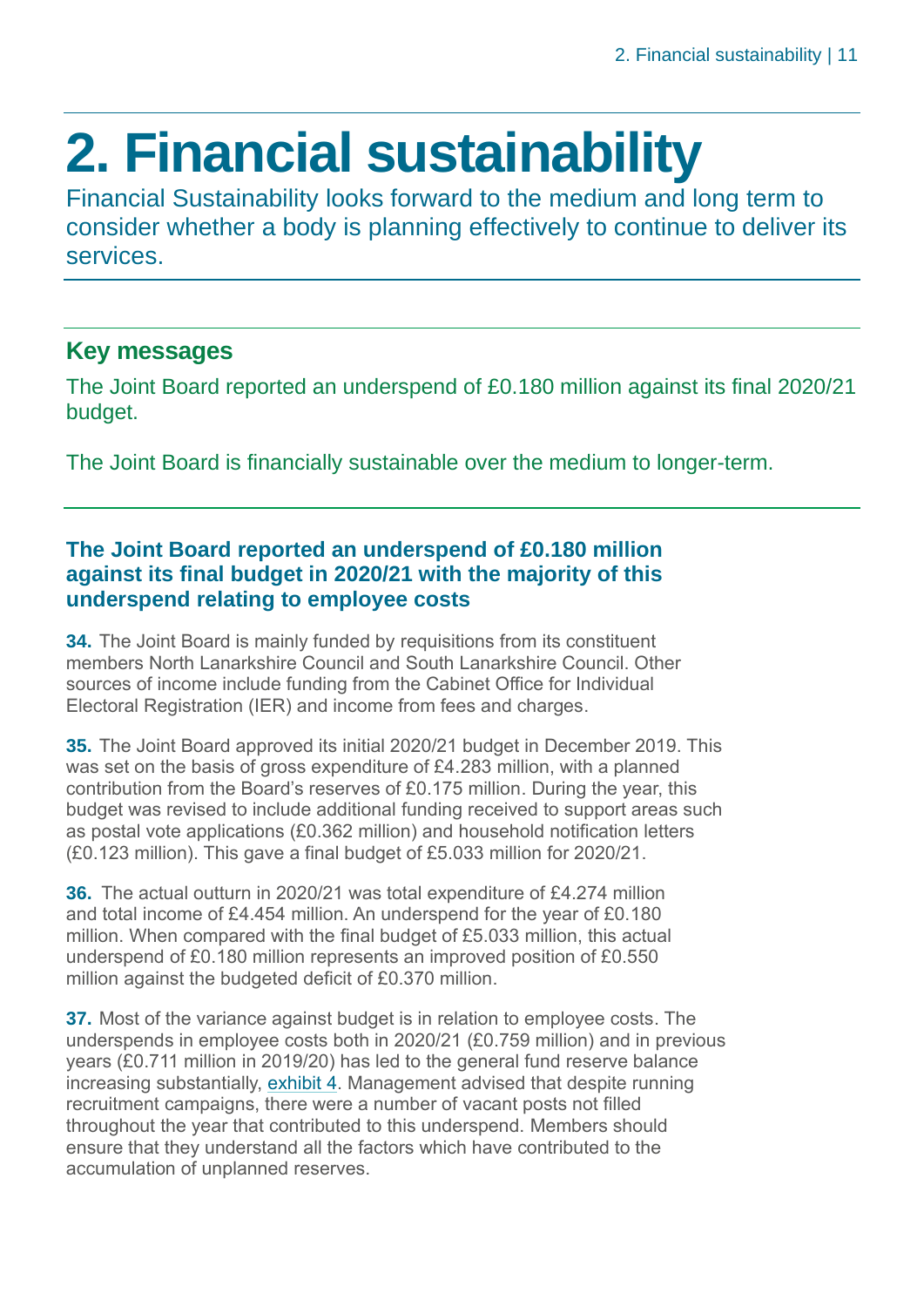#### **The Joint Board is financially sustainable over the medium to longer-term**

#### Reserve position

**38.** The CIPFA Local Authority Accounting Panel (LAAP) bulletin 99 provides guidance on the establishment and maintenance of reserves. The bulletin notes that reserves are generally held for the following main purposes:

- A working balance to help cushion the impact of uneven cash flows and avoid unnecessary temporary borrowing.
- A contingency to mitigate the impact of unexpected events or emergencies.
- A means of building up funds to meet known or predicted requirements.

**39.** As at 31 March 2021 the Joint Board's general fund stands at £1.127 million (31 March 2020: £0.947 million). [Exhibit 4](#page-11-0) provides an analysis of the Joint Board's general fund over the last five years. The reserve balance has increased substantially over the past few year's primarily as a result of unplanned underspends in employee costs.

**40.** As part of the 2021/22 budget, it was proposed that there would be a temporary use of reserves in 2021/2022 and 2022/2023 to cover reduced requisitions from constituent councils. The higher requisitions are planned to be reinstated in 2023/2024.

**41.** The guidance does not prescribe a level of reserves but places the responsibility on the 'chief financial officer' to advise the Joint Board on the creation and levels of reserves appropriate to the Joint Board's circumstances. We are aware that there will be a statement on the adequacy of reserves included in the 2022/2023 budget strategy paper. Members should take the opportunity to consider the appropriateness of the plans together with the current level of reserves held by the Joint Board.



#### <span id="page-11-0"></span>**Exhibit 4**

Analysis of general fund 2016/17 – 2020/21

Source: Lanarkshire VJB audited annual accounts 2016/17 – 2020/21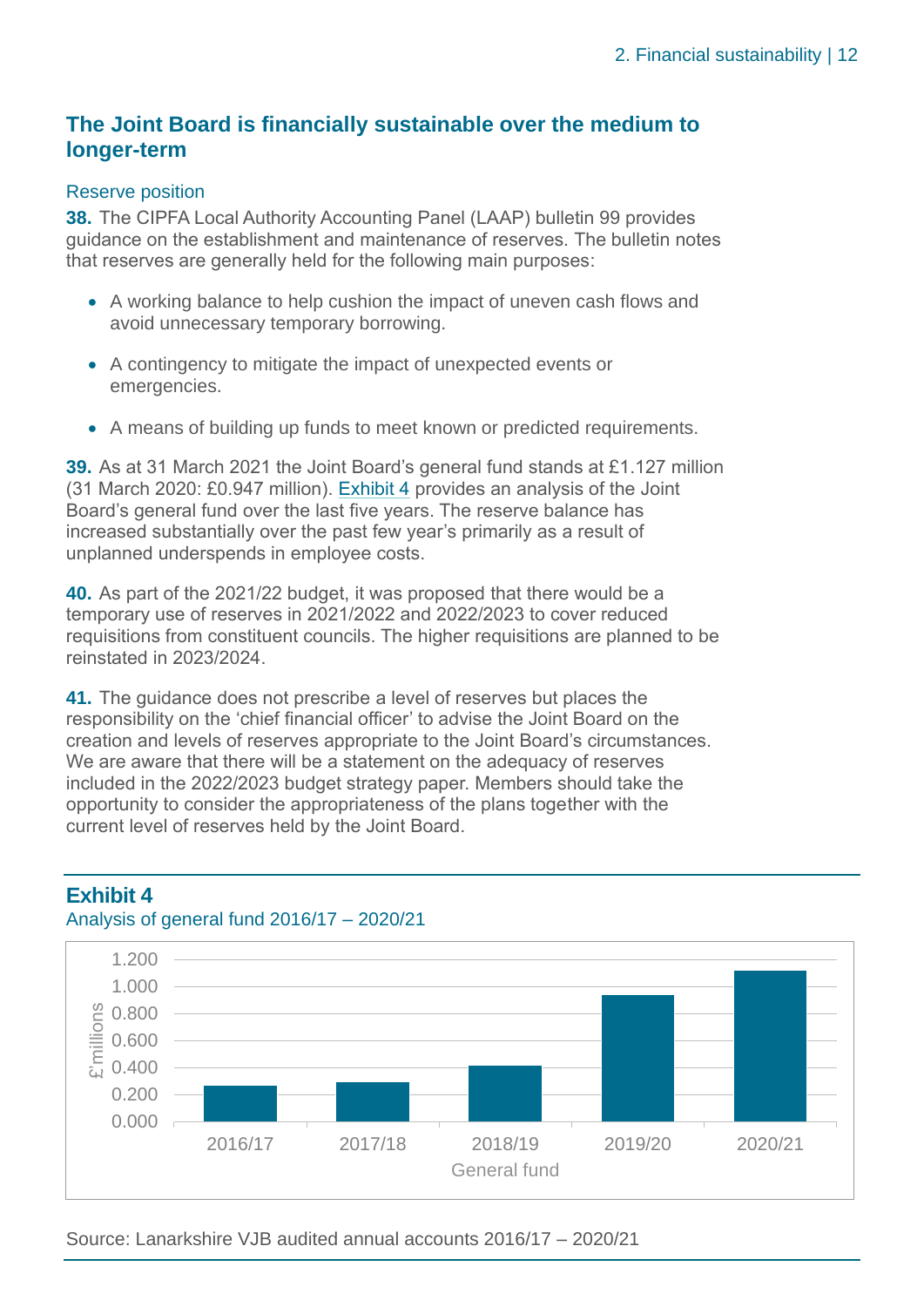#### 2021/22 budget

**42.** As part of the budget setting process revenue estimates are prepared on a three-year rolling basis. This allows management and members to identify pressures and take early actions to mitigate the pressures.

**43.** The Joint Board approved the 'Financial Strategy 2019/20 to 2021/22 and Longer-Term Outlook' in March 2018. The plan outlines the Joint Board's statutory obligations and services and outlines details of key activities and outcomes which will allow the objectives of the plan to be achieved over the three-year period. The plan includes activities and outcomes in relation to financial planning, budgeting, and monitoring.

**44.** The Joint Board approved its 2021/22 budget in December 2020. This was set based on gross expenditure of £3.932 million, with a planned contribution from the Board's reserves of £0.345 million. The budget requires efficiency savings of £0.097 million to balance it. The Joint Board has achieved efficiency savings of £0.328 million in 2020/21. The amount required to be saved in 2021/22 is not considered a significant risk to the budget.

**45.** The budget monitoring update presented to the June 2021 Joint Board meeting noted a forecast break-even position for the year-ended 31 March 2022.

#### Workforce planning

**46.** Employee costs comprise the greater part of the Joint Board's annual expenditure (2020/21 66% of total expenditure). This should dictate that the Joint Board adopts a strategic approach to workforce and succession planning and that this should be closely related to the Joint Board's other corporate strategies.

**47.** The Joint Board has recognised the need for a longer-term approach and established a workforce plan. This will help ensure it meets the demands placed on it by its stakeholders over the coming years. The plan covers the financial years 2020/21 – 2023/24.

**48.** The Joint Board will see an increase in its workload over the coming years including preparations for the first non-domestic rating revaluation in 2023 following the Barclay review. There is likely to be an increased demand for qualified chartered surveyors to ensure compliance with the recommendations of this review. The workforce plan has identified that several staff within the valuation section are eligible for retirement in the next few years. Taken together, there is the potential for capacity issues to arise in delivering future services and objectives.

**49.** To help management address and monitor the workforce requirements, in conjunction with the workforce plan, an action plan sits alongside this. This focusses on areas where significant change has been identified and where action is needed to deliver on core functions. The action plan identifies the number of staff needed for each of the core objectives together with actions to help achieve future workload priorities.

**50.** The Joint Board's financial position is sustainable in the foreseeable future. There is an ongoing need for management to closely monitor the workforce. This will ensure capacity pressures do not negatively impact on the Joint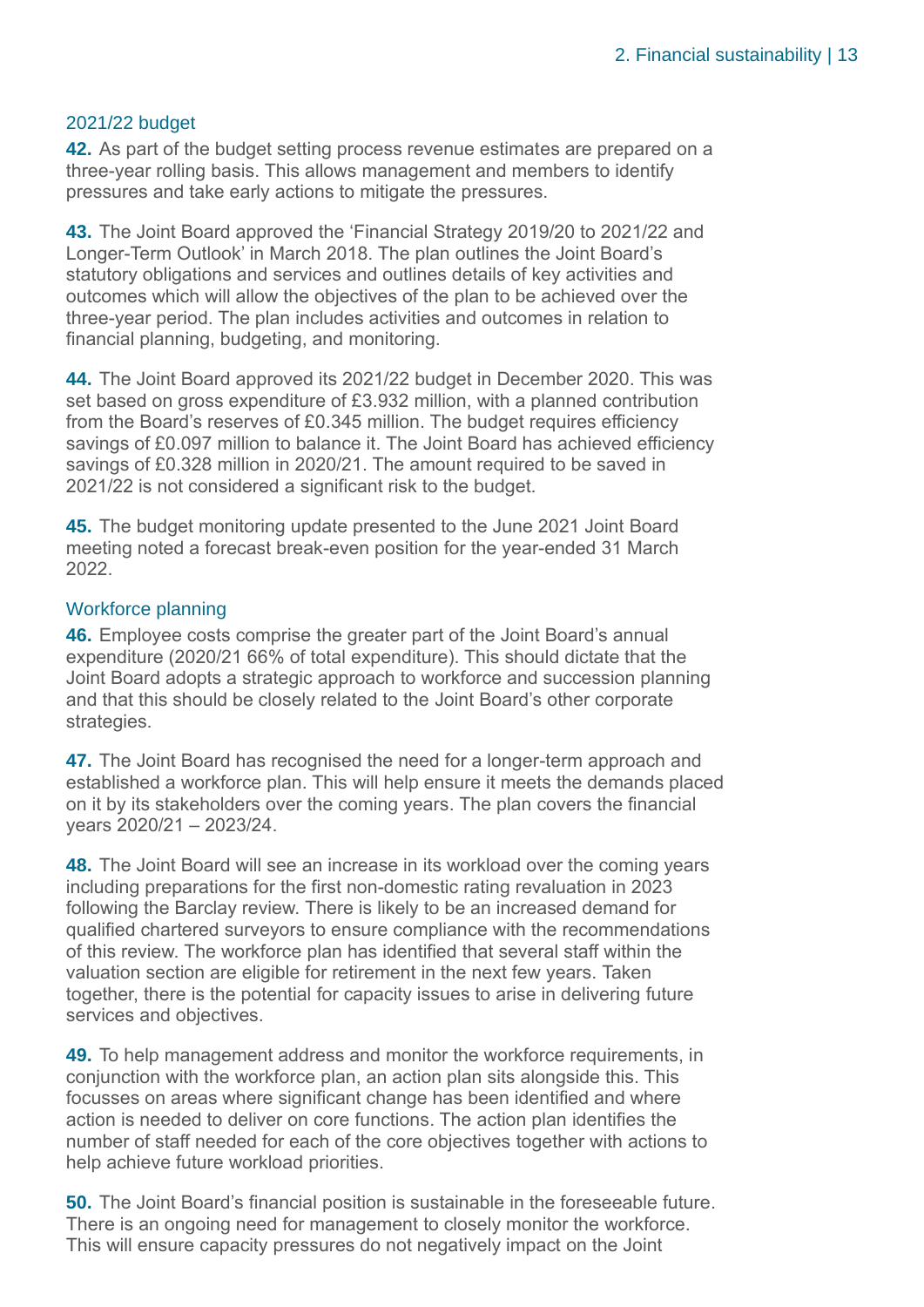Board's ability to deliver its services and objectives. The development of a workforce plan should support management in this regard.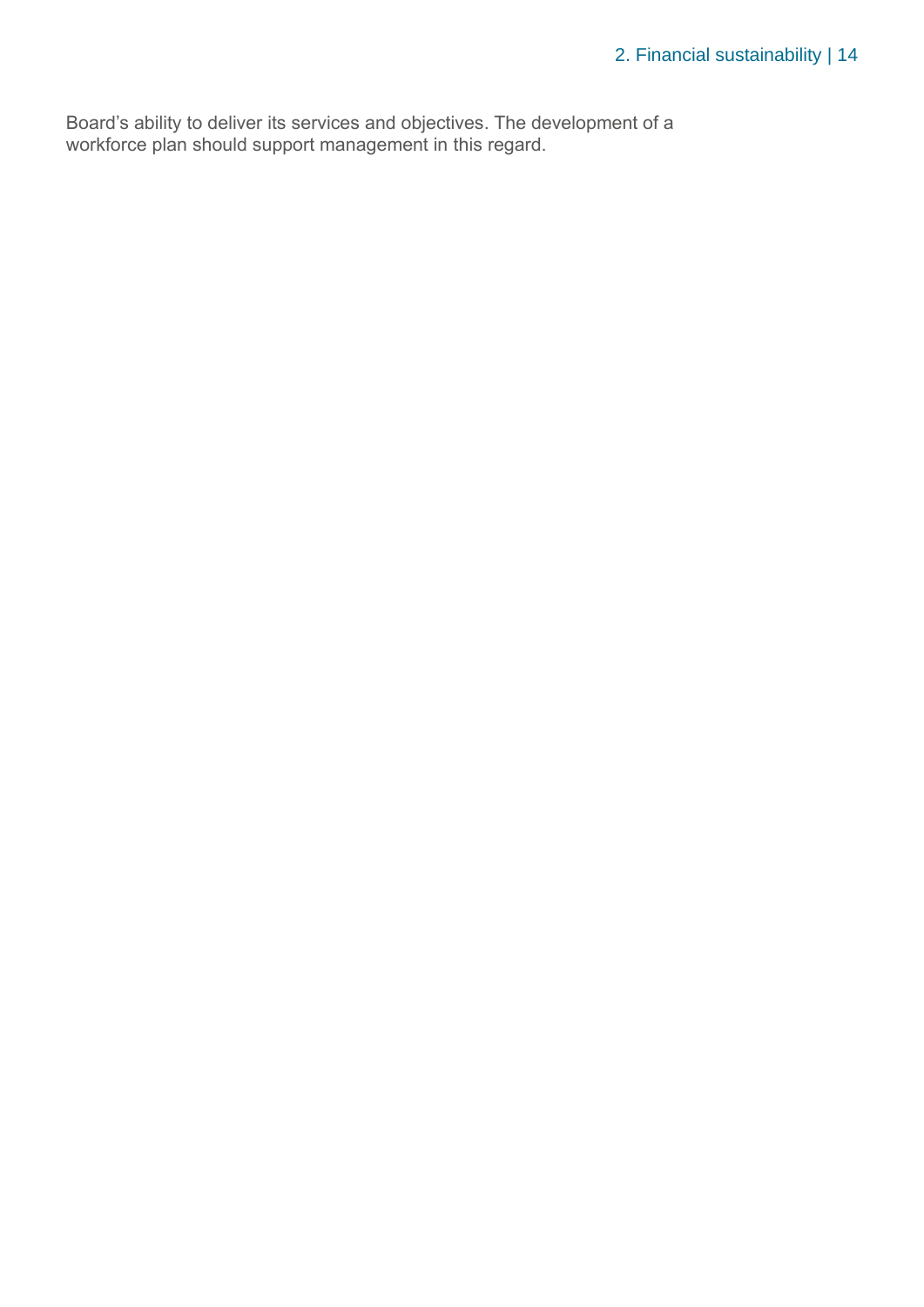### <span id="page-14-0"></span>**3. Governance arrangements and performance**

The effectiveness of scrutiny and oversight, and transparent reporting of information, including performance

#### **Key messages**

Governance and operational arrangements have been appropriately adjusted in light of the ongoing disruption caused by the Covid-19 pandemic.

The Joint Board's performance was impacted by the pandemic but historically it continues to perform well when compared with other Scottish valuation joint boards.

#### **The annual governance statement includes appropriate disclosure of the impact Covid-19 had on the Joint Board's governance arrangements during 2020/21**

**51.** A Local Code of Corporate Governance was approved by the Joint Board in March 2019. We reviewed the Local Code of Governance and concluded that it reflects the principles set out in the Delivering Good Governance in Local Government Framework (2016). Each year the Joint Board undertakes a review of its governance arrangements against these principles.

**52.** We concluded that the information in the annual governance statement is consistent with the financial statements and our knowledge of the Joint Board's operations.

**53.** Public bodies have had to quickly change how they deliver services in response to the ongoing Covid-19 outbreak and the related restrictions introduced. The widespread use of virtual working and the rapid introduction of new programmes and working practices create a range of potential financial risks and challenges to internal controls. In its annual governance statement, the Joint Board has made appropriate disclosure of the impact that Covid-19 has had on its governance arrangements in 2020/21 and the steps it has taken in response to this.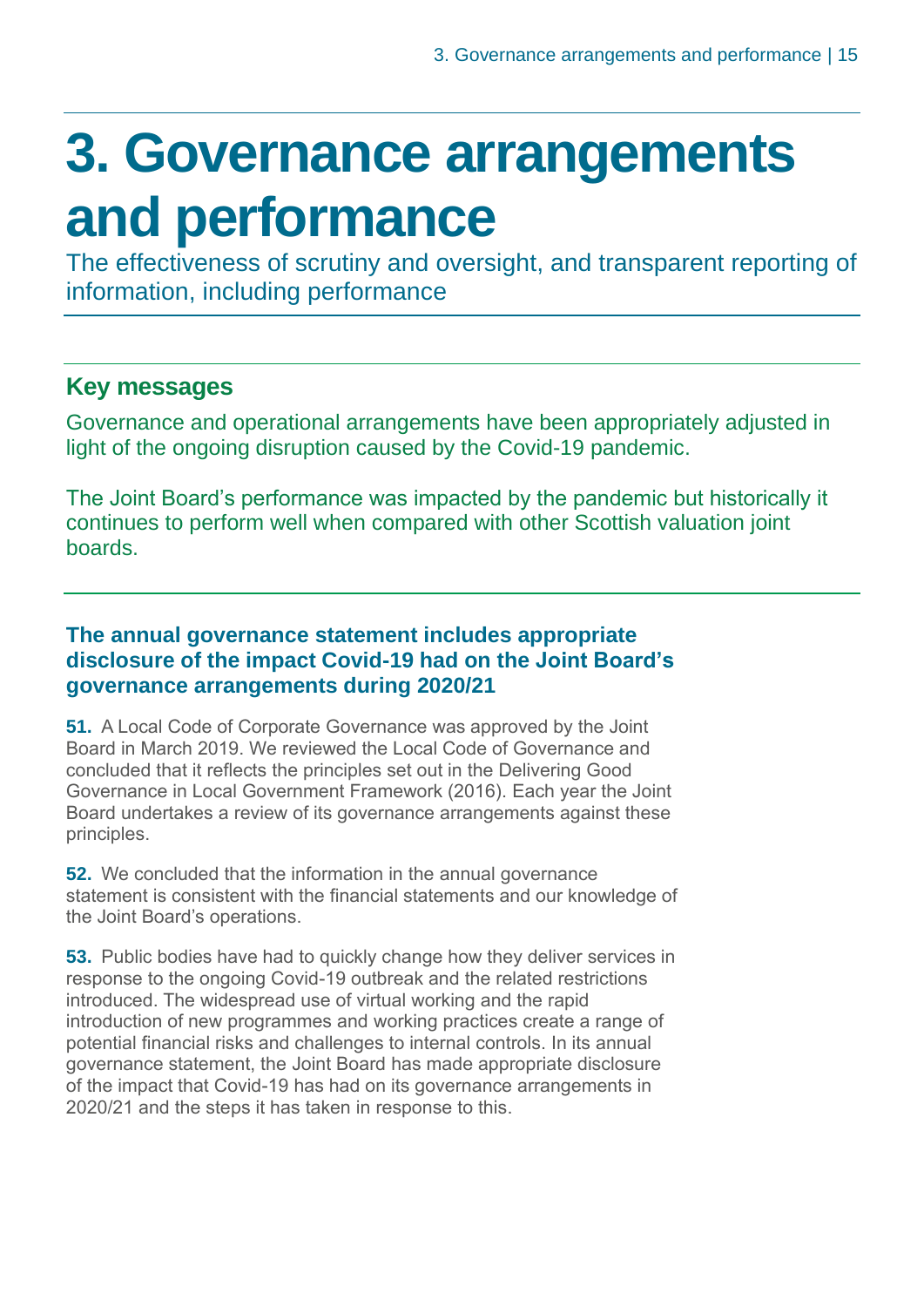#### **Good practice**

The Joint Board was proactive in re-focussing its working practices for 2020/21. Its Business Continuity/Emergency Planning team was responsible for overseeing staff welfare, homeworking arrangements and reviewing the Board's ability to continue with its statutory responsibilities during the pandemic.

#### **High-level systems of internal control operated effectively during 2020/21**

**54.** South Lanarkshire Council, as host authority, provides support in some key areas of business, particularly in finance, legal and information technology. As part of our audit, we reviewed the high-level controls in a number of the systems used by South Lanarkshire Council for the processing and recording of transactions and the preparation of the annual accounts of the Joint Board.

**55.** Our overall conclusion was that the key controls within the council's main financial systems were operating satisfactorily, and no significant risks to the Joint Board were identified.

**56.** This view is supported by the Joint Board's internal audit function. Internal audit provides the Joint Board with independent assurance on risk management, internal control, and corporate governance processes.

**57.** The Internal Audit Manager's annual assurance statement concluded that a reasonable level of assurance could be placed on the adequacy and effectiveness of the Joint Board's framework of governance, risk management and control arrangements for the year ended 31 March 2021. This assurance has been disclosed in the Joint Board's annual governance statement.

#### **The Joint Board's 2020/21 management commentary provides a good picture of its performance and operational activity for the year**

**58.** The management commentary is intended to expand upon and provide clarity and context to the information in the annual accounts. Guidance emphasises that each body has scope for innovation and variation on how it "tells its story," the general principle is that it should provide "a fair, balanced and understandable" analysis of a body's performance to meet the needs of members and other stakeholders, including members of the public.

**59.** We concluded that the 2020/21 management commentary is consistent with our knowledge and experience of the organisation and presents a reasonable picture of the Joint Board's performance.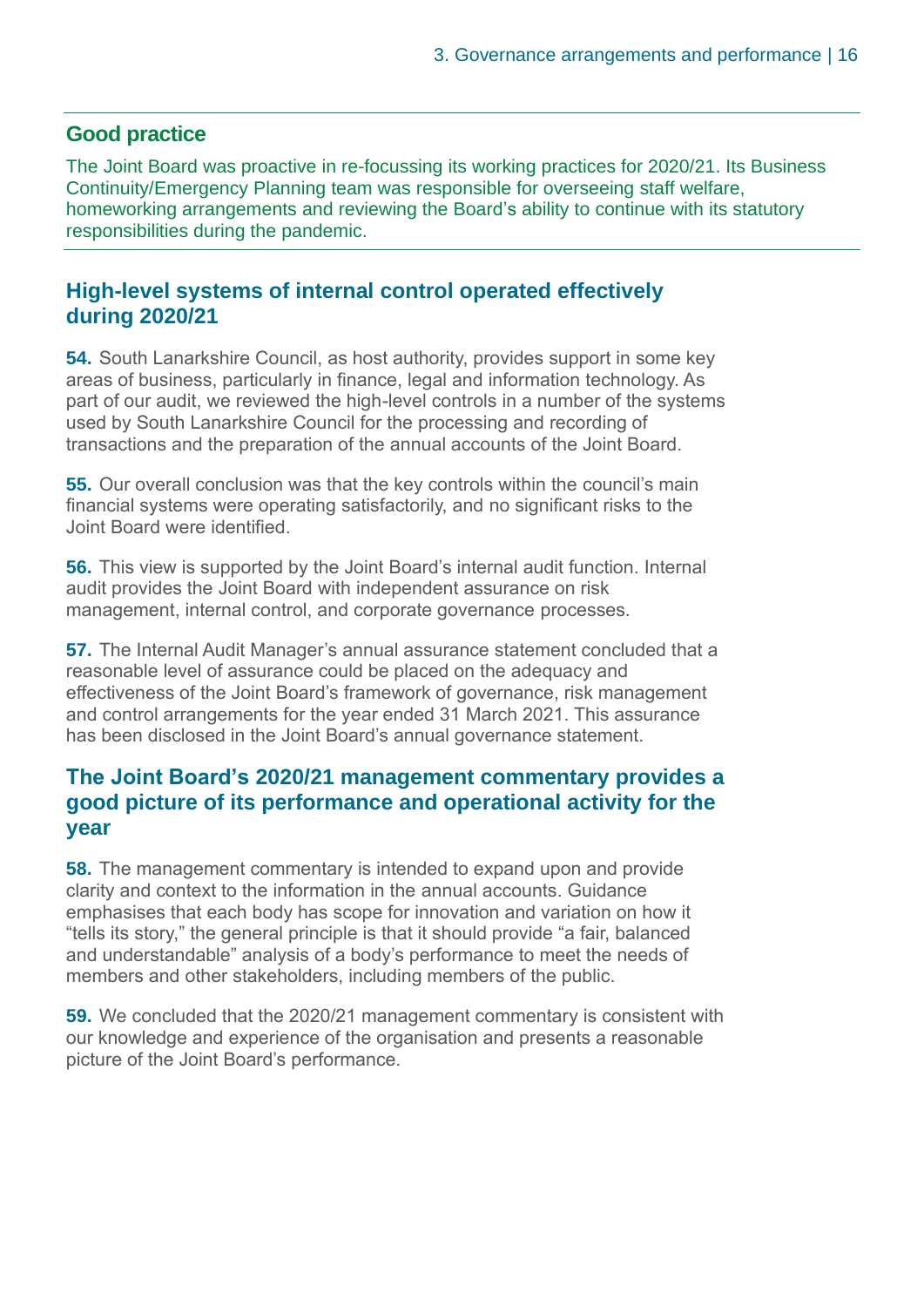#### <span id="page-16-1"></span>**The Joint Board's performance was impacted by the pandemic but historically it continues to perform well when compared with other Scottish valuation joint boards**

**60.** Service performance is measured by standard performance indicators agreed between that Scottish Government and the Scottish Assessors' Association. We assessed the Joint Board's published data against that of the other Scottish valuation joint boards.

**61.** We concluded that, in respect of adding new houses to the council tax valuation list, the Joint Board is performing above the national average and despite the pandemic, has been able to sustain this level of performance over the last three years, [exhibit 5.](#page-16-0) The performance achieved was in line with targets as set out in the Joint Board's performance report.

#### <span id="page-16-0"></span>**Exhibit 5**

#### Council tax – addition of new houses to the council tax list

**Lanarkshire VJB** 

|                    | Year | 2018/19 | 2019/20 | 2020/21 | 2018/19 | 2019/20 | 202/21 |
|--------------------|------|---------|---------|---------|---------|---------|--------|
| <b>Achievement</b> |      |         |         |         |         |         |        |
| Within 3 months    |      | 93%     | 92%     | 83%     | 96%     | 96%     | 93%    |
| Within 6 months    |      | 98%     | 97%     | 94%     | 99%     | 99%     | 98%    |

Source: Scottish Assessors Association – KPIs 2020/21

**62.** In respect of amendments to the valuation roll, the Joint Board's performance was significantly impacted by the pandemic. The business support grant scheme introduced by the Government to support businesses through the pandemic resulted in the Joint Board receiving many applications from organisations seeking to alter their valuation roll in response to the scheme. The Joint Board's performance in this area is marginally below the national average when compared with the other Scottish boards, [exhibit 6.](#page-17-0) From review of the Joint board's historical performance, and given the mitigating circumstances in 2020/21, this is considered to be a one-off and does not in itself raise concerns of the Joint Board's performance.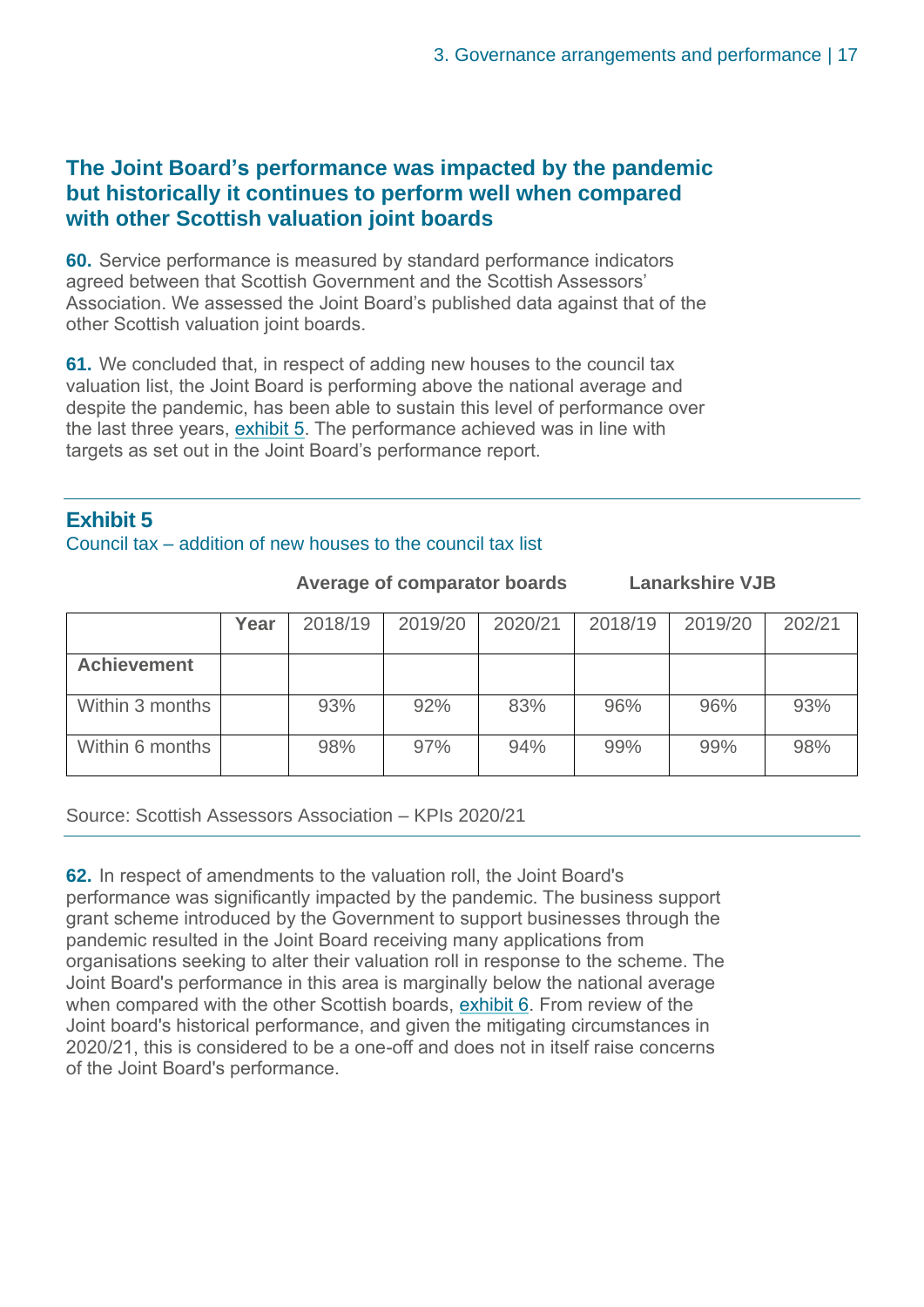#### <span id="page-17-0"></span>**Exhibit 6** Valuation roll – amendments to the valuation roll

 **Average of comparator boards Lanarkshire VJB**

|                    | Year | 2018/19 | 2019/20 | 2020/21 | 2018/19 | 2019/20 | 202/21 |
|--------------------|------|---------|---------|---------|---------|---------|--------|
| <b>Achievement</b> |      |         |         |         |         |         |        |
| Within 3 months    |      | 67%     | 68%     | 54%     | 80%     | 84%     | 38%    |
| Within 6 months    |      | 83%     | 82%     | 72%     | 90%     | 93%     | 66%    |

Source: Scottish Assessors Association – KPIs 2020/21

#### **National performance reports**

**63.** Audit Scotland carries out a national performance audit programme on behalf of the Accounts Commission and the Auditor General for Scotland. National performance reports, published in 2020/21, which may be of interest to members are listed at [appendix 2.](#page-22-0)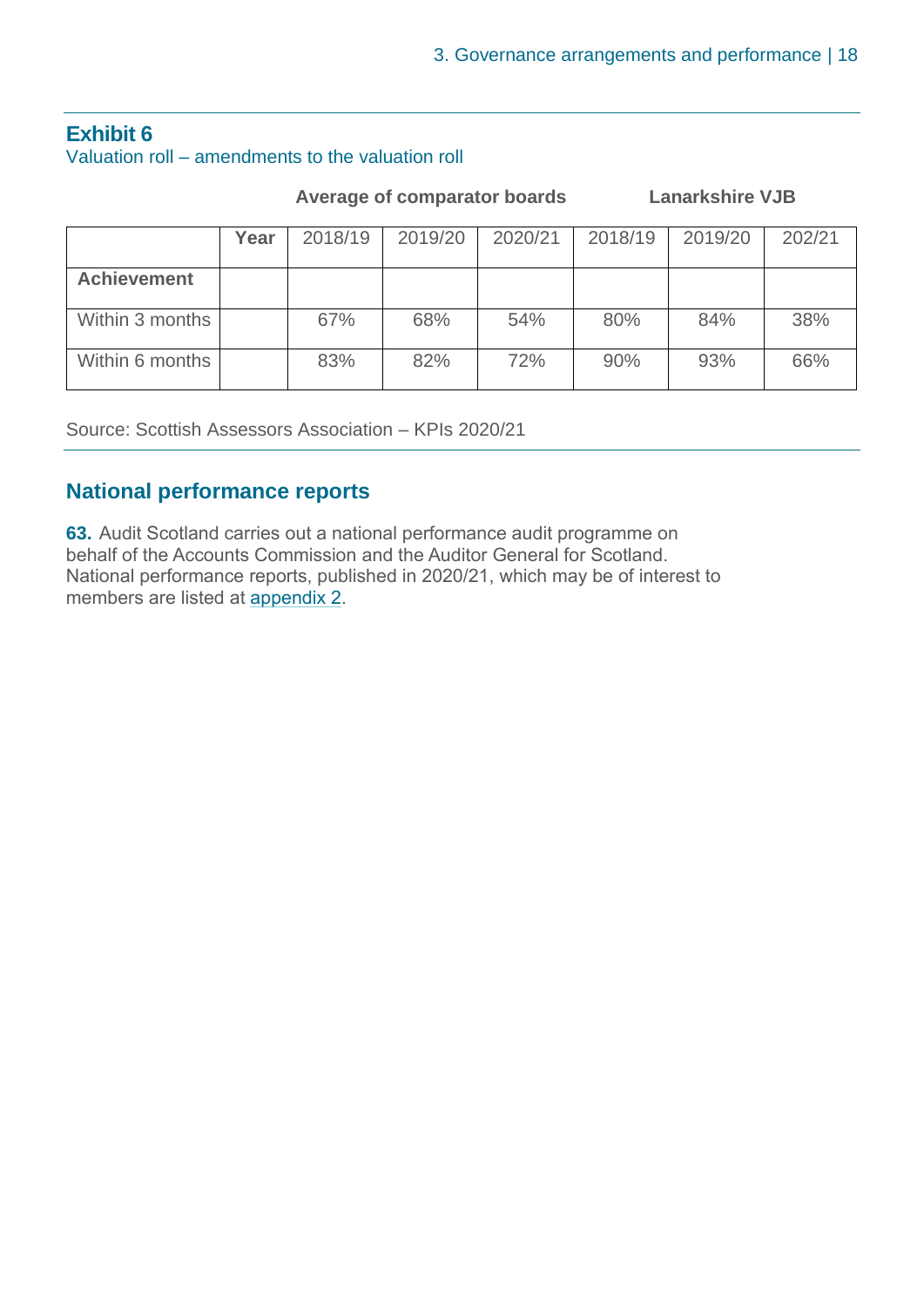### <span id="page-18-0"></span>**Appendix 1. Significant audit risks**

The table below sets out the audit risks we identified on the 2020/21 audit and how we addressed each risk in arriving at our conclusion. The risks are categorised between those where there is a risk of material misstatement in the financial statements and those relating to our wider responsibility under the Code of Audit Practice 2016.

#### **Overarching financial statements and wider dimension risk**

| <b>Audit risk</b>                                                                                                                                                                        | <b>Assurance procedure</b>                                                                                                                                                                                                                                                                                                                                                                                                        | <b>Results and conclusions</b>                                                                                                                                                                       |
|------------------------------------------------------------------------------------------------------------------------------------------------------------------------------------------|-----------------------------------------------------------------------------------------------------------------------------------------------------------------------------------------------------------------------------------------------------------------------------------------------------------------------------------------------------------------------------------------------------------------------------------|------------------------------------------------------------------------------------------------------------------------------------------------------------------------------------------------------|
| 1. Impact of Covid-19<br>The Covid-19 disruption has<br>had a fundamental impact on<br>what and how services are<br>delivered by the Joint Board.                                        | We will continue to monitor<br>the governance<br>arrangements, including any<br>temporary measures put in<br>place as a result of the<br>pandemic.                                                                                                                                                                                                                                                                                | <b>Results: The Joint Board's</b><br>governance and operational<br>arrangements have been<br>appropriately adjusted in the<br>light of the ongoing Covid-19<br>disruption.                           |
| <b>Risk:</b> The impact of Covid-19<br>will have a pervasive effect<br>on all aspects of the Joint<br>Board's operations and<br>presents a wide range of<br>risks for the 2020/21 audit. | We will review the Joint<br>Board's ongoing budget<br>monitoring and medium to<br>longer term financial planning<br>in the context of the<br>challenges and uncertainties<br>it is facing because of Covid-<br>19.<br>We will continue to discuss<br>our audit approach,<br>and timetable with<br>management during the year<br>to agree on how we can work<br>together to adapt and<br>respond to the<br>changing circumstances. | The Joint Board has in place<br>effective financial reporting<br>and budget monitoring<br>arrangements. It has recently<br>produced a workforce plan to<br>aid in its longer-term financial<br>plan. |
|                                                                                                                                                                                          |                                                                                                                                                                                                                                                                                                                                                                                                                                   | There were no delays to the<br>annual accounts timetable.                                                                                                                                            |
|                                                                                                                                                                                          |                                                                                                                                                                                                                                                                                                                                                                                                                                   | <b>Conclusion: No issues were</b><br>identified from our work in<br>response to this risk.                                                                                                           |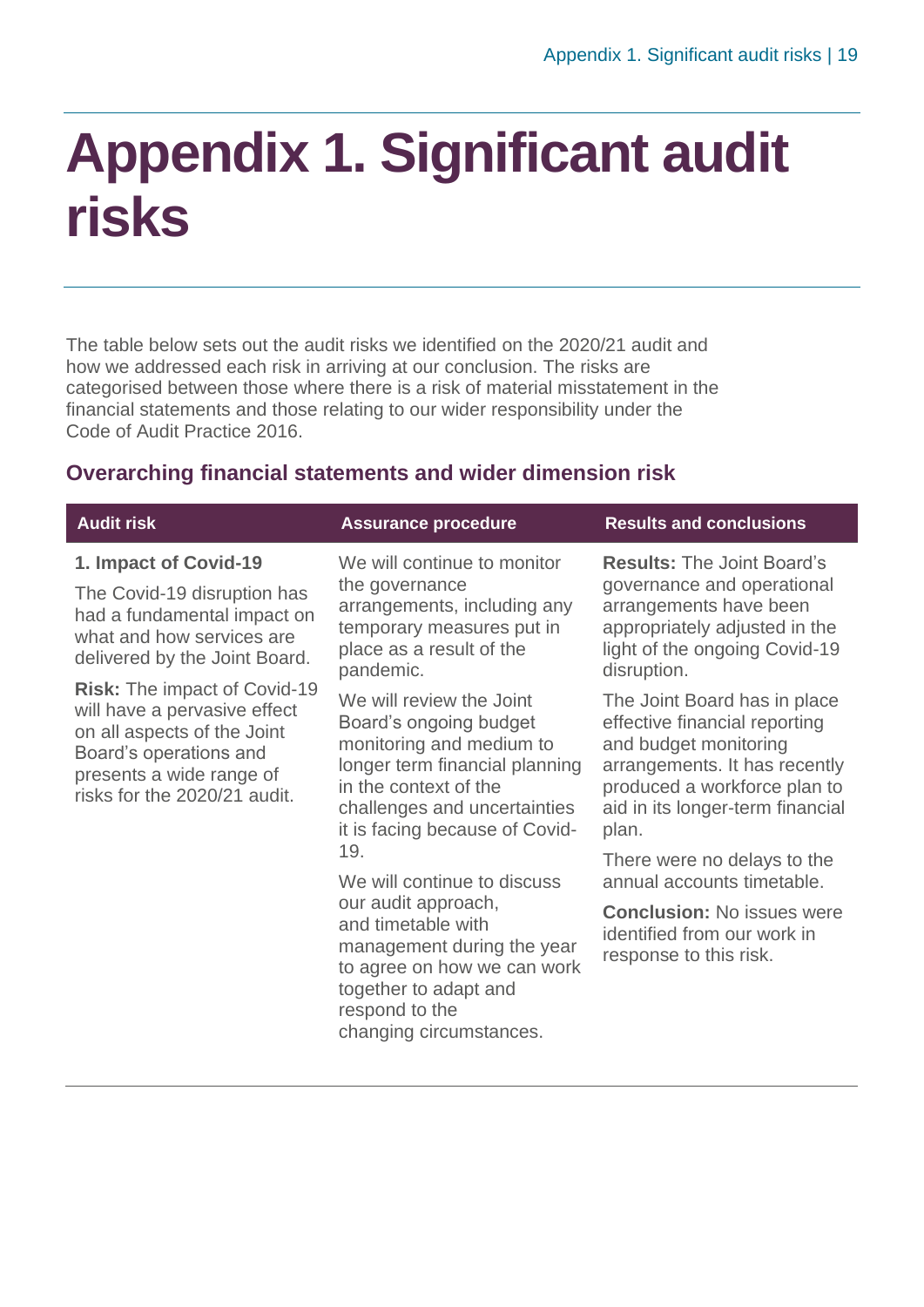| <b>Audit risk</b>                                                                                                                                                                                                                  | <b>Assurance procedure</b>                                                                                                                                       | <b>Results and conclusions</b>                                                                                                                                                        |
|------------------------------------------------------------------------------------------------------------------------------------------------------------------------------------------------------------------------------------|------------------------------------------------------------------------------------------------------------------------------------------------------------------|---------------------------------------------------------------------------------------------------------------------------------------------------------------------------------------|
| 2. Risk of management<br>override of controls<br><b>International Auditing</b>                                                                                                                                                     | Detailed testing of journal<br>entries.<br>Review of accounting                                                                                                  | <b>Results: Journal adjustments</b><br>were tested, and no<br>indications of management<br>override of controls were                                                                  |
| Standards require that audits<br>are planned to consider the<br>risk of fraud, which is<br>presumed to be a significant<br>risk in any audit. This<br>includes the risk of fraud due<br>to the management override<br>of controls. | estimates.<br>Focused testing of accruals<br>and prepayments.<br>Evaluation of significant<br>transactions that are outside<br>the normal course of<br>business. | found.<br>Judgements and estimations<br>applied were tested to<br>confirm they were appropriate<br>and reasonable. No issues<br>were highlighted with the<br>judgements and estimates |
|                                                                                                                                                                                                                                    |                                                                                                                                                                  | applied.<br>We tested accruals and<br>prepayments and confirmed<br>that income and expenditure<br>was properly accounted for in<br>the financial year.                                |
|                                                                                                                                                                                                                                    |                                                                                                                                                                  | We reviewed transactions<br>during the year $-$ no issues<br>highlighted of significant<br>transactions outside the<br>normal course of business.                                     |
|                                                                                                                                                                                                                                    |                                                                                                                                                                  | <b>Conclusion: Other than</b><br>issue 2 in exhibit 2, no issues<br>were identified from our work<br>in response to this risk.                                                        |
| 3. Risk for expenditure<br>fraud                                                                                                                                                                                                   | Payroll expenditure (2019/20<br>66% of expenditure) is well                                                                                                      | <b>Results: We obtained</b><br>satisfactory explanations for                                                                                                                          |
| Audit Scotland's Code of<br><b>Audit Practice requires that</b><br>quditore chould plan to                                                                                                                                         | forecast and will be<br>reconciled to the payroll<br>system, the risk of material                                                                                | any significant increases or<br>decreases in expenditure.<br>Catiofactory roculto word                                                                                                |

#### **Risks of material misstatements in the annual accounts**

auditors should plan to address the risk that the financial statements may be materially misstated as a result of fraud.

misstatement is not significant.

We will focus on non-pay expenditure. We consider any risk to be particularly prevalent around the year end and therefore focus our testing on cut-off of non-pay expenditure using analytical procedures on expenditure streams as appropriate.

Satisfactory results were obtained from our testing of expenditure transactions. Our testing confirmed that expenditure was accounted for in the correct financial year.

**Conclusion:** No issues were identified from our work in response to this risk.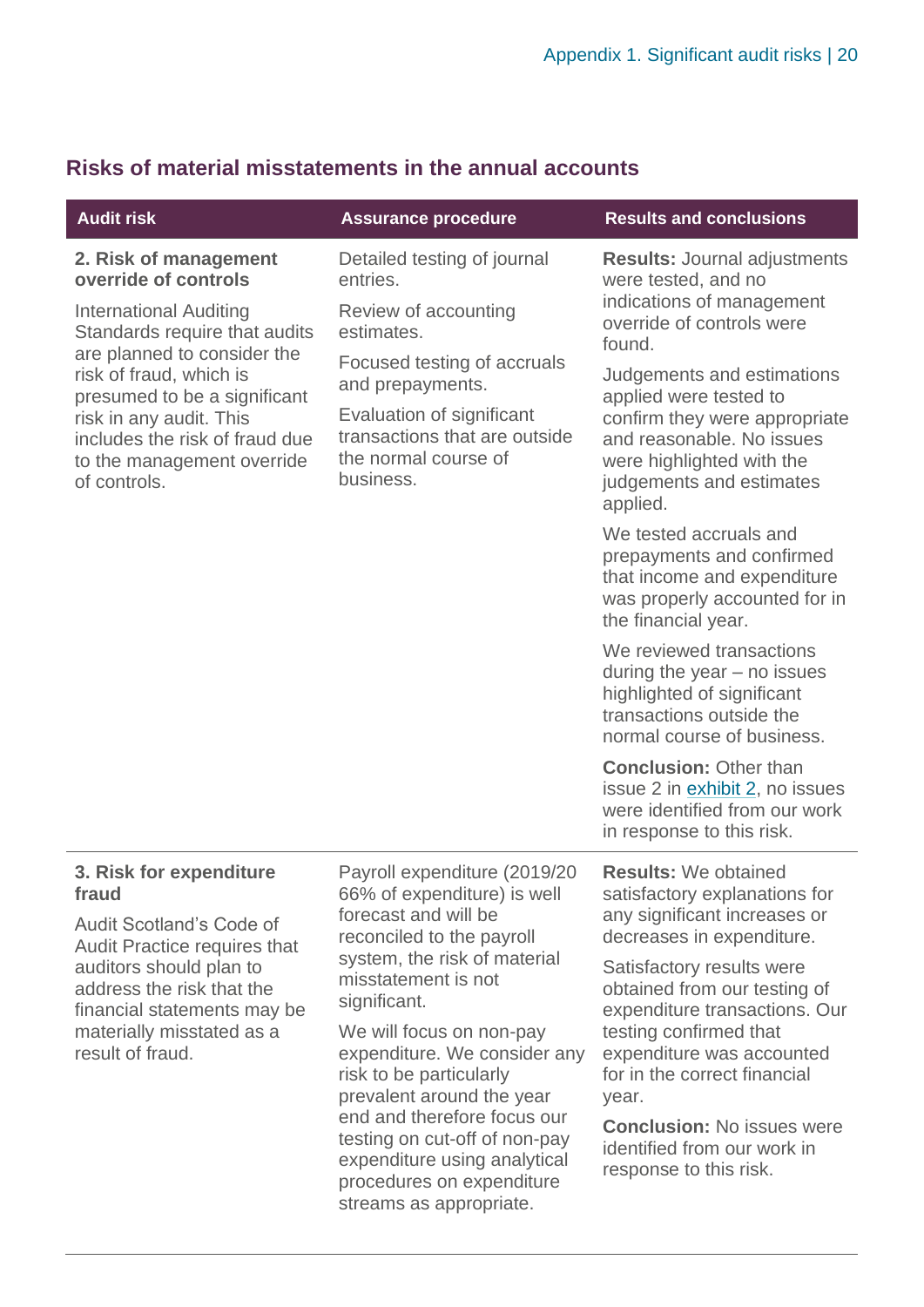| udit risk | ASSI |
|-----------|------|

#### **4. Estimation and judgments**

There is a significant degree of subjectivity in the measurement and valuation of the pension liability included in the balance sheet.

The value of the pension liability is an estimate based on information provided by management and actuarial assumptions.

Assessment of the appropriateness of the actuarial assumptions.

Focused testing of pension disclosures.

#### **Audit risk Assurance procedure Results and conclusions**

**Results:** We assessed the reliability of the actuary and reviewed their work.

Pension disclosures agreed in full to information from actuaries, or to financial records where applicable.

**Conclusion:** No issues were identified from our work in response to this risk.

#### **Wider dimension risk**

| <b>Audit risk</b>                                                                                                                                                                                                                                                                                                                                                                                                               | <b>Assurance procedure</b>                                                                                                                                                                                                                                  | <b>Results and conclusions</b>                                                                                                                                                                                                                                                                                                                                                                                                                                                                                                  |
|---------------------------------------------------------------------------------------------------------------------------------------------------------------------------------------------------------------------------------------------------------------------------------------------------------------------------------------------------------------------------------------------------------------------------------|-------------------------------------------------------------------------------------------------------------------------------------------------------------------------------------------------------------------------------------------------------------|---------------------------------------------------------------------------------------------------------------------------------------------------------------------------------------------------------------------------------------------------------------------------------------------------------------------------------------------------------------------------------------------------------------------------------------------------------------------------------------------------------------------------------|
| 5. Impact on performance<br>There is a risk that there will<br>be insufficient resources to<br>meet the increased<br>operational needs in relation<br>to:<br>• the recommendations<br>arising from the Barclay<br>review of non-domestic<br>rates.<br>potential increased<br>$\bullet$<br>workload arising from the<br>demands of the<br>designated assessor<br>responsibility in the<br>valuation of electricity<br>utilities. | Review of workforce plan.<br>Ongoing discussions with key<br>client staff.<br>Review of budget monitoring<br>reports during the year and<br>comment on the financial<br>position within the annual<br>audit report.<br>Review of performance<br>indicators. | <b>Results: The Joint Board has</b><br>developed a workforce plan<br>covering 2020/21 - 2023/24<br>As noted in paragraphs $60 -$<br>62, overall, the Joint Board's<br>performance was not<br>impacted by resourcing<br>pressures. Although Covid-19<br>did affect performance<br>relating to amendments to the<br>valuation roll, this is<br>considered an isolated issue.<br>There was a budget<br>underspend of £0.759 in in<br>employee costs for 2020/21<br>partly due to vacant posts for<br>which recruitment is ongoing. |
| inability to attract suitably<br>qualified staff.                                                                                                                                                                                                                                                                                                                                                                               |                                                                                                                                                                                                                                                             | <b>Conclusion: Although</b><br>resource pressures remain,<br>these did not negatively<br>impact on the Joint Board's<br>performance in 2020/21.                                                                                                                                                                                                                                                                                                                                                                                 |
| <b>6. Scottish Parliamentary</b><br><b>Elections</b><br><b>Scottish Parliamentary</b>                                                                                                                                                                                                                                                                                                                                           | <b>Monitor Joint Board updates</b><br>on preparation for the 2021<br>elections.                                                                                                                                                                             | <b>Results: There was a</b><br>significant increase in postal<br>vote applications. These were                                                                                                                                                                                                                                                                                                                                                                                                                                  |
| Elections are scheduled for<br>May 2021. A significant                                                                                                                                                                                                                                                                                                                                                                          | Review budget monitoring<br>reports to identify additional                                                                                                                                                                                                  | processed timeously.                                                                                                                                                                                                                                                                                                                                                                                                                                                                                                            |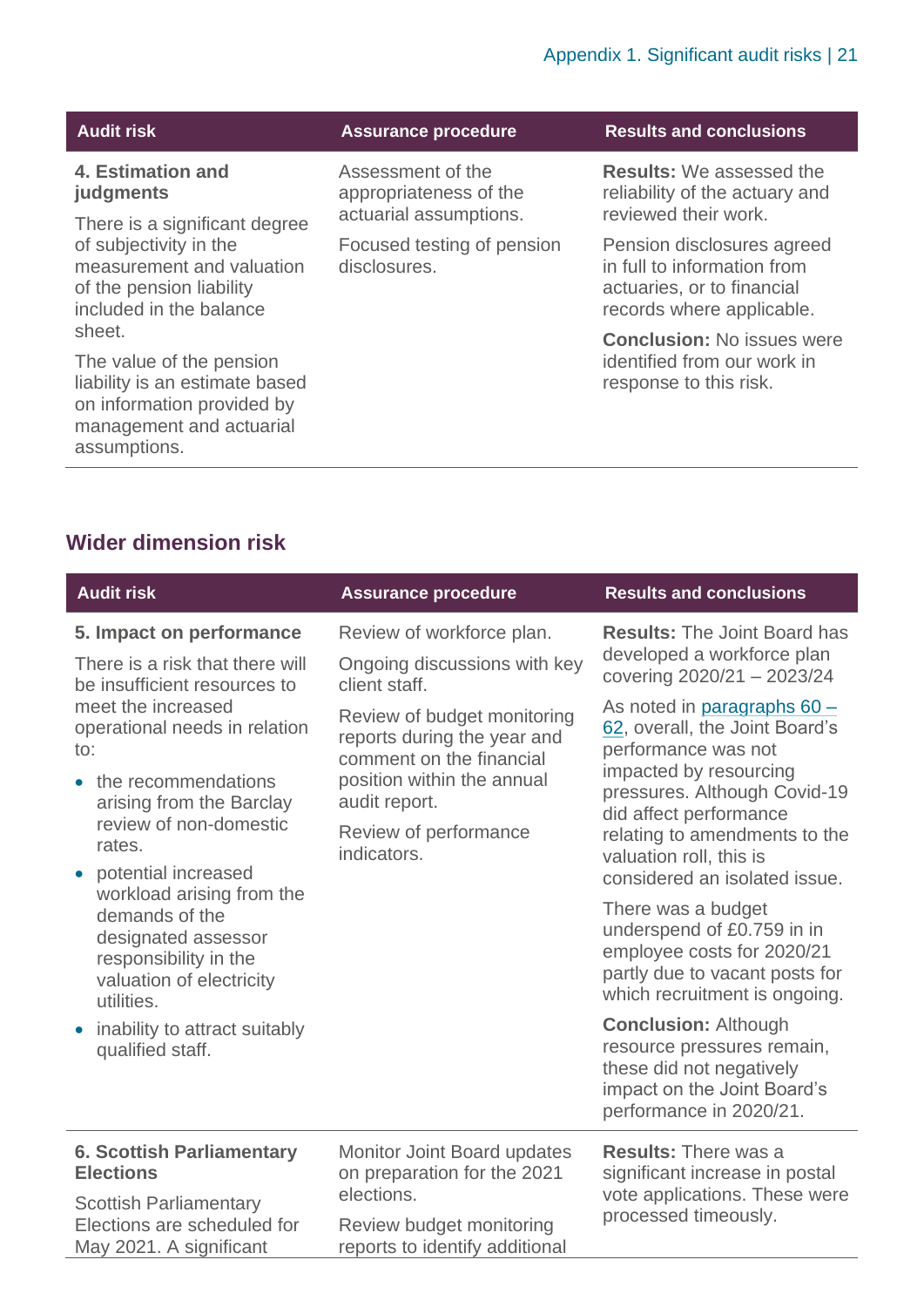| <b>Audit risk</b>                                                                                                                                                             | <b>Assurance procedure</b>              | <b>Results and conclusions</b>                                                                                                                                                                                                                                |
|-------------------------------------------------------------------------------------------------------------------------------------------------------------------------------|-----------------------------------------|---------------------------------------------------------------------------------------------------------------------------------------------------------------------------------------------------------------------------------------------------------------|
| increase in registration<br>and postal vote<br>applications is expected.                                                                                                      | costs associated with the<br>elections. | Additional funding of £0.352<br>million was received from the<br><b>Scottish Government to</b>                                                                                                                                                                |
| There is a risk that this<br>increased workload,<br>associated costs and<br>the current software<br>restrictions will impact on<br>the requirements of the 2021<br>elections. |                                         | support the anticipated<br>increase in postal vote<br>applications. However, the<br>uptake was not as anticipated<br>and £0.277 million of this<br>funding has been returned to<br>South Lanarkshire Council to<br>hold in reserves on the<br>Board's behalf. |
|                                                                                                                                                                               |                                         | <b>Conclusion: The Joint Board</b><br>successfully dealt with the<br>increased postal votes for the<br><b>Scottish Parliamentary</b><br>election that took place on 6<br>May 2021.                                                                            |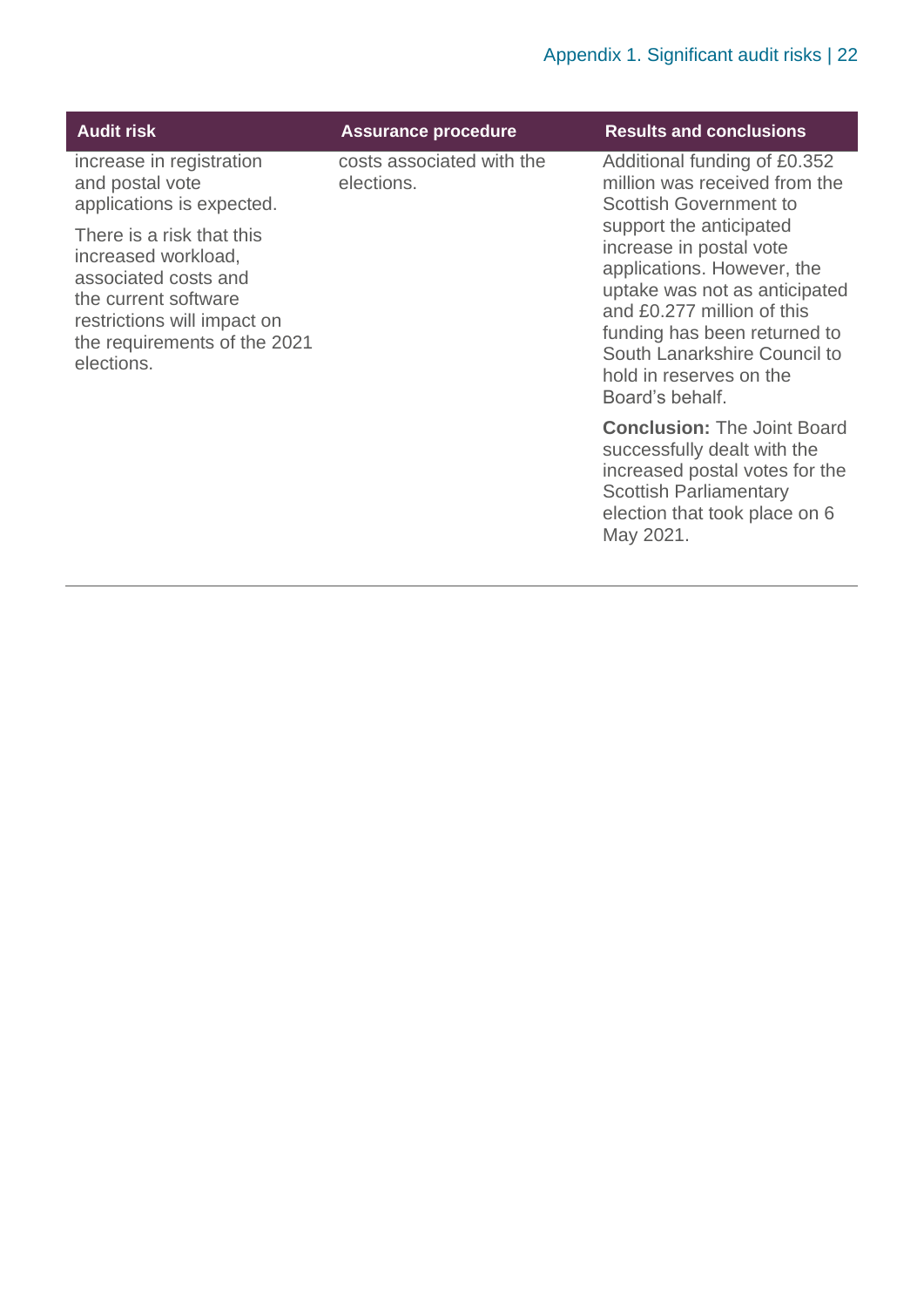### <span id="page-22-0"></span>**Appendix 2. Summary of 2020/21 national performance reports**

April [Affordable housing](https://www.audit-scotland.gov.uk/report/affordable-housing)

June [Highlands and Islands Enterprise: Management of Cairngorm mountain and](https://www.audit-scotland.gov.uk/report/highlands-and-islands-enterprise-management-of-cairngorm-mountain-and-funicular-railway)  [funicular railway](https://www.audit-scotland.gov.uk/report/highlands-and-islands-enterprise-management-of-cairngorm-mountain-and-funicular-railway)

[Local government in Scotland Overview 2020](https://www.audit-scotland.gov.uk/report/local-government-in-scotland-overview-2020)

July [The National Fraud Initiative in Scotland 2018/19](https://www.audit-scotland.gov.uk/report/the-national-fraud-initiative-in-scotland-201819)

**January** [Digital progress in local government](https://www.audit-scotland.gov.uk/report/digital-progress-in-local-government) [Local government in Scotland: Financial overview 2019/20](https://www.audit-scotland.gov.uk/report/local-government-in-scotland-financial-overview-201920)

February [NHS in Scotland 2020](https://www.audit-scotland.gov.uk/report/nhs-in-scotland-2020)

March [Improving outcomes for young people through school education](https://www.audit-scotland.gov.uk/report/improving-outcomes-for-young-people-through-school-education)